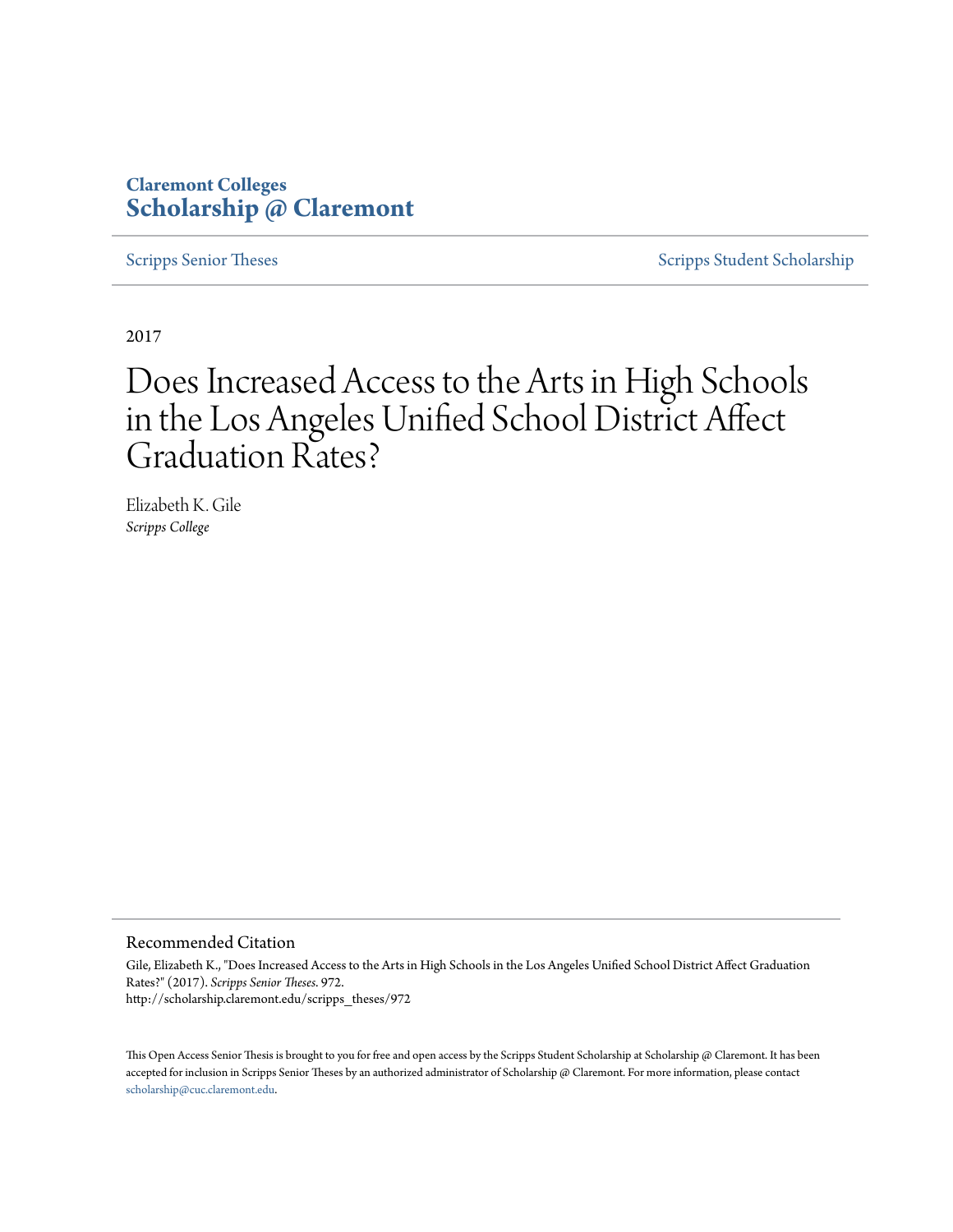## **DOES INCREASED ACCESS TO THE ARTS IN HIGH SCHOOLS IN THE LOS ANGELES UNIFIED SCHOOL DISTRICT AFFECT GRADUATION RATES?**

**by**

### **ELIZABETH K. GILE**

## **SUBMITTED TO SCRIPPS COLLEGE IN PARTIAL FULFILLMENT OF THE DEGREE OF BACHELOR OF ARTS**

**PROFESSOR KERRY ODELL**

### **PROFESSOR LISA SULLIVAN**

**DECEMBER 9, 2016**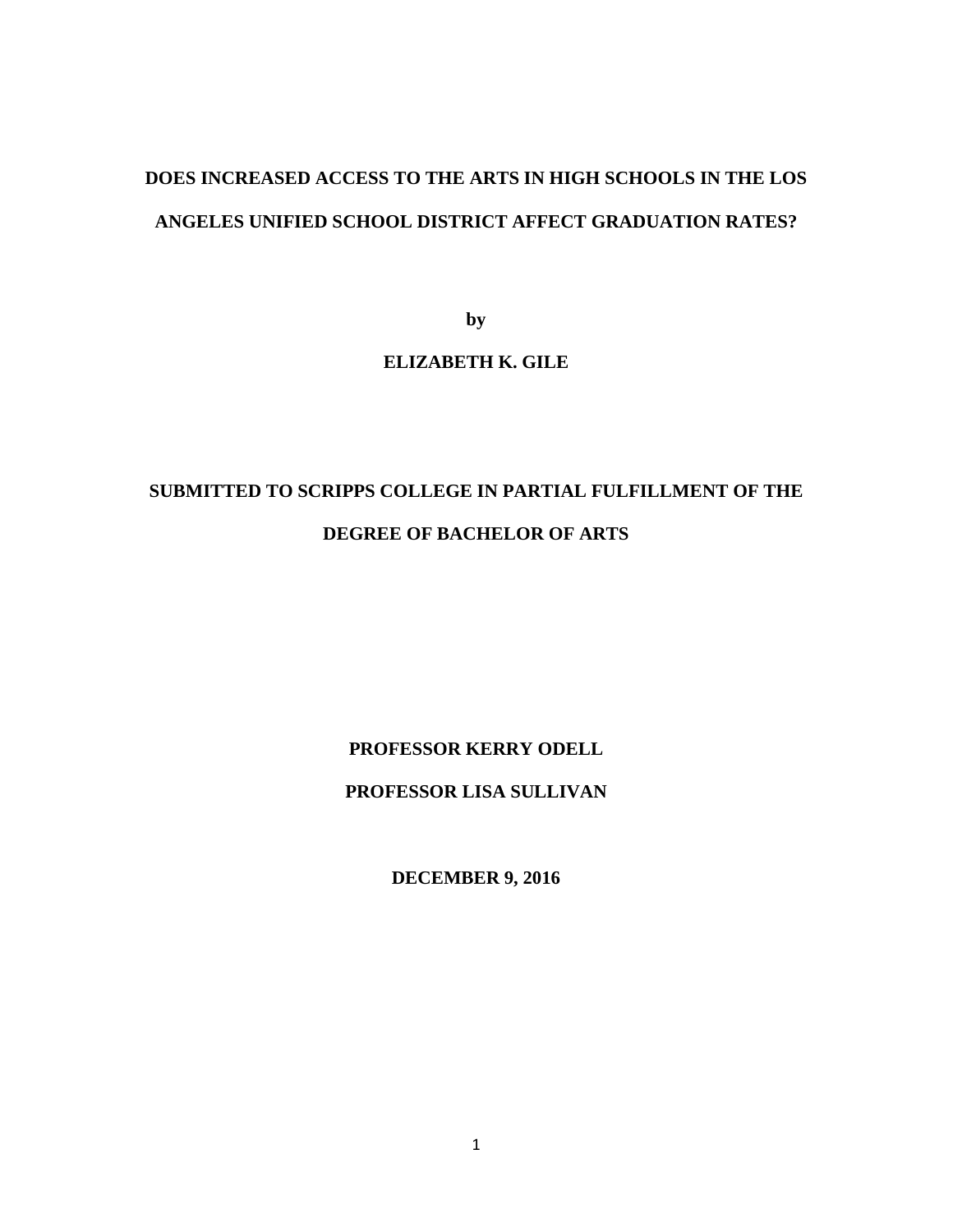#### **Abstract**

Determining whether the arts are beneficial to a student's education is a widely, and hotly debated topic every year in the United States, with many studies published each year demonstrating the impact that the arts have on various educational outcomes, from increased test scores to higher graduation rates. This paper examines previous research on the efficacy of incentives and how students' participation in extracurricular activities, from sports to the arts, could impact graduation rates. It also develops a model for analyzing the present value of a high school education to a student using a discounted present value analysis and conducts an empirical analysis of 77 high schools in the Los Angeles Unified School District over 4 different school years to determine a relationship between the number of art classes offered and graduation rates. The results of the analysis do not support the hypothesis that an increase in the number of art classes offered per student will increase graduation rates, and actually suggests the opposite.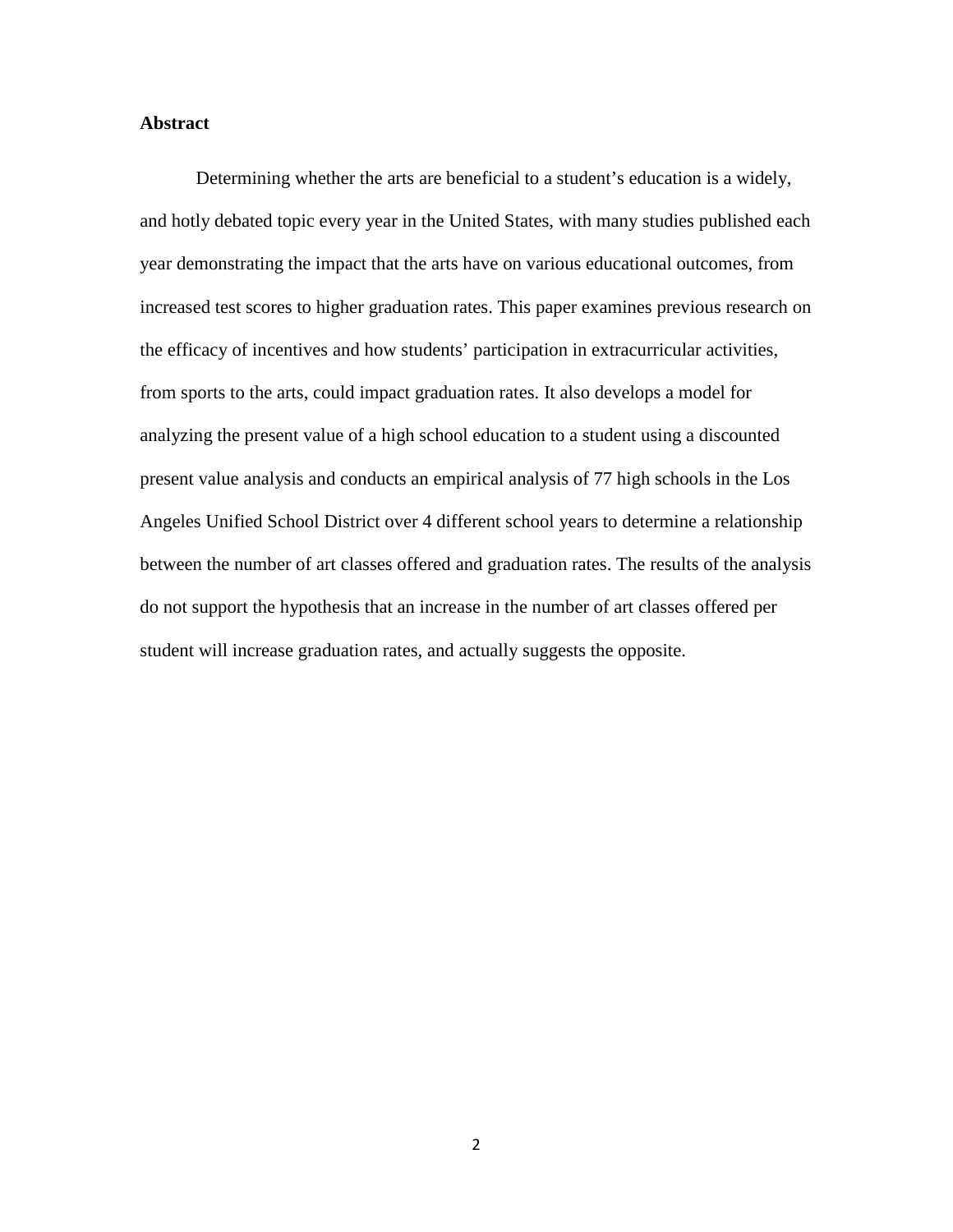## Table of Contents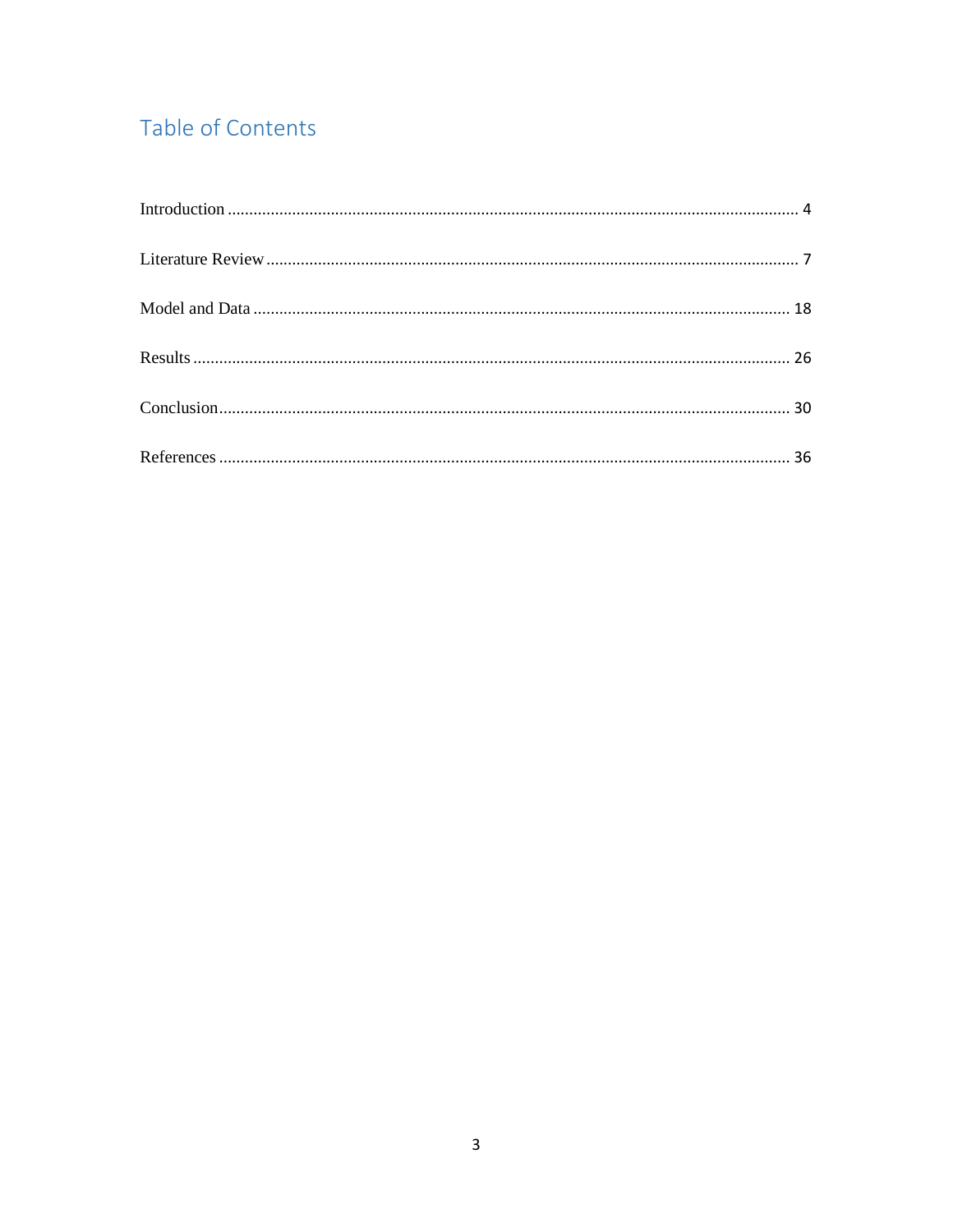### <span id="page-4-0"></span>Introduction

In 2014, the Los Angeles Unified School District (LAUSD) launched an extensive investigation into the state of the arts at 639 of LAUSD's schools and presented the results of their inquiry in the form of the "Arts Equity Index". This index takes information regarding each school's provided arts instruction, arts resources, arts professional development, Title 1 Status, and Student Equity Index (poverty, foster students, and English language learners) and assigns them a value from 1 to 4 with 1 indicating a school that is grossly underserved in the arts and 4 being a school with a strong arts education. The purpose of this project was to assess the equity of arts funding amongst the schools, but it largely showed how poor arts funding was across the board with 60% of elementary schools and 54% of middle and high schools scoring a 1 or a 2 and only 5 schools achieving the highest score of 4. These results are unsurprising since the total arts education budget was cut almost 75% from before the recession in 2007 to 20[1](#page-4-1)2 (about \$78.6 million in 2007-2008 to \$18.6 million in 2012-2013)<sup>1</sup>. After the Arts Equity Index was released, LAUSD announced an initiative to improve the category of the schools that were in the bottom half of the index's scale by placing new teachers in the most underserved schools, allocating an additional \$2 million to the arts based upon a school's category, connecting Community Arts Partners with high-need schools, and realigning existing arts personnel to provide more equitable arts instruction.

Prior to this investigation, The LAUSD Arts Education Branch put out a report stressing the importance of engaging its students in the arts, particularly since the total

<span id="page-4-1"></span> $\frac{1}{1}$ Tami Abdollah, "LAUSD Arts Funding Cut 76% in Five Year," *Pass/Fail* (blog), *Southern California Public*  Radio, October 10, 2012, [http://www.scpr.org/blogs/education/2012/10/10/10421/lausd-arts-funding](http://www.scpr.org/blogs/education/2012/10/10/10421/lausd-arts-funding-cut-76-five-years/)[cut-76-five-years/](http://www.scpr.org/blogs/education/2012/10/10/10421/lausd-arts-funding-cut-76-five-years/)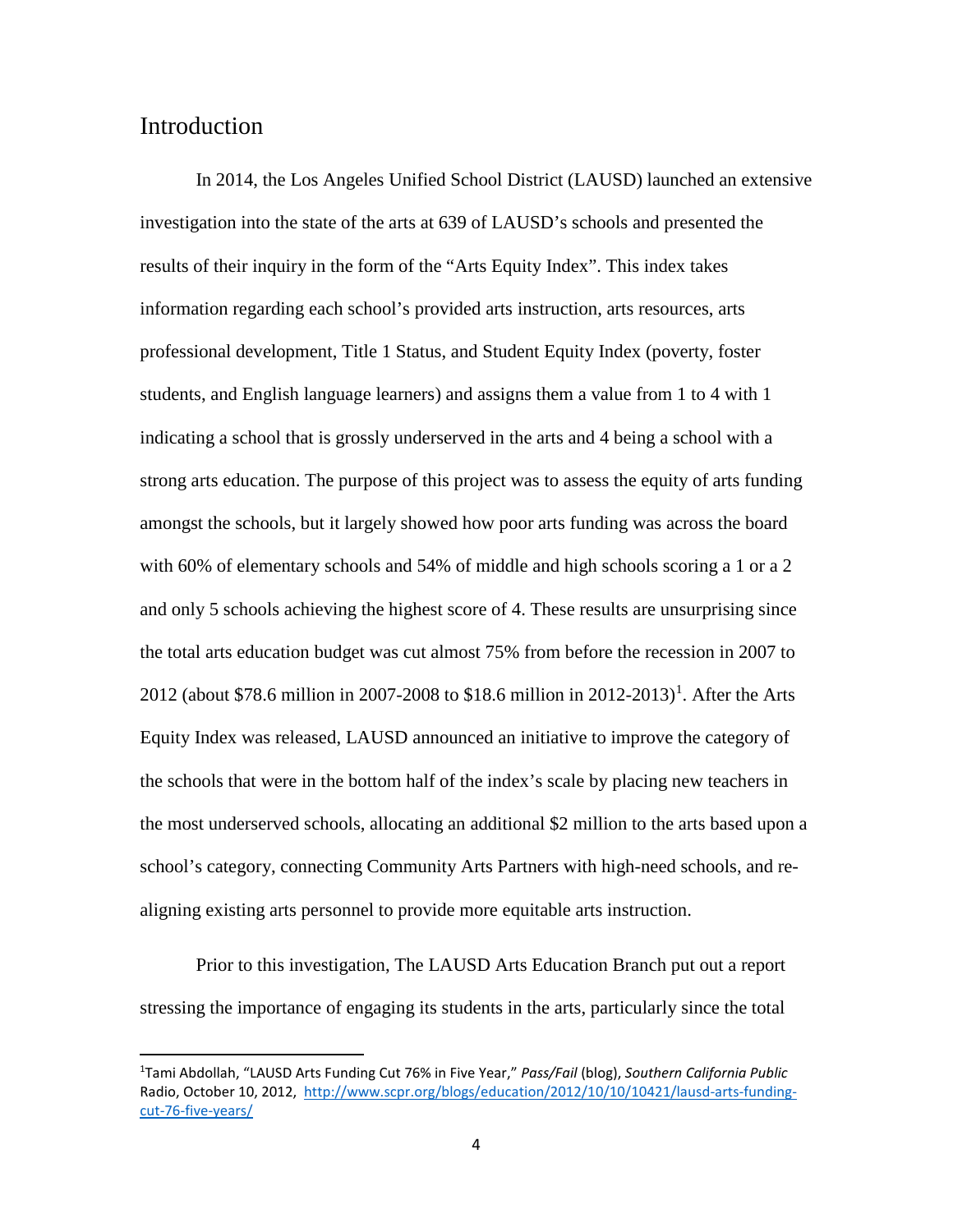economic output of creative industries in Los Angeles in 2014 totaled nearly 13% of LA County's GDP according to the [2](#page-5-0)015 Otis Report on the Creative Economy<sup>2</sup>. LAUSD's report cites over 60 studies that collectively demonstrate that students who receive their education in an arts rich environment are more prepared for the workforce, increase their academic success, have higher self-esteem and self-confidence, achieve higher test scores, show increased high school graduation rates, and develop higher success rates in group collaborations<sup>[3](#page-5-1)</sup>. These studies analyzed whether there was a correlation between individual students' involvement in the arts and their academic success over several years.

There is a plethora of studies published every year that highlight why the arts are important to students, and to society as a whole, citing effects similar to those articulated in LAUSD's report and since there is no shortage of such reports, I am curious about whether providing access to the arts in school is effective in increasing educational attainment at high schools in Los Angeles. Most previous studies look at how individual students' performance is individually affected, whereas I will be looking at whether increasing students' access to the arts, in terms of offering more art classes, has an effect on school wide graduation rates in Los Angeles.

<span id="page-5-0"></span><sup>&</sup>lt;sup>2</sup> Kleinhenz et. al., "2015 Otis Report on the Creative Economy of the Los Angeles Region" (paper prepared for Otis College of Art and Design by the Los Angeles County Economic Development Corporation, Februaru 2016) [http://laedc.org/wp-content/uploads/2016/05/2015-LA-Region-Creative-Economy-](http://laedc.org/wp-content/uploads/2016/05/2015-LA-Region-Creative-Economy-Report-Final_WEB.pdf)[Report-Final\\_WEB.pdf](http://laedc.org/wp-content/uploads/2016/05/2015-LA-Region-Creative-Economy-Report-Final_WEB.pdf)

<span id="page-5-1"></span><sup>&</sup>lt;sup>3</sup> Jaime Aquino et al., "The Arts Education and Creative Cultural Network Plan" (presented to the Los Angeles Unified School District Board of Education, June 14, 2013). [http://achieve.lausd.net/cms/lib08/CA01000043/Centricity/Domain/599/Arts%20Plan%207-3-](http://achieve.lausd.net/cms/lib08/CA01000043/Centricity/Domain/599/Arts%20Plan%207-3-13c_Board.pdf) [13c\\_Board.pdf](http://achieve.lausd.net/cms/lib08/CA01000043/Centricity/Domain/599/Arts%20Plan%207-3-13c_Board.pdf)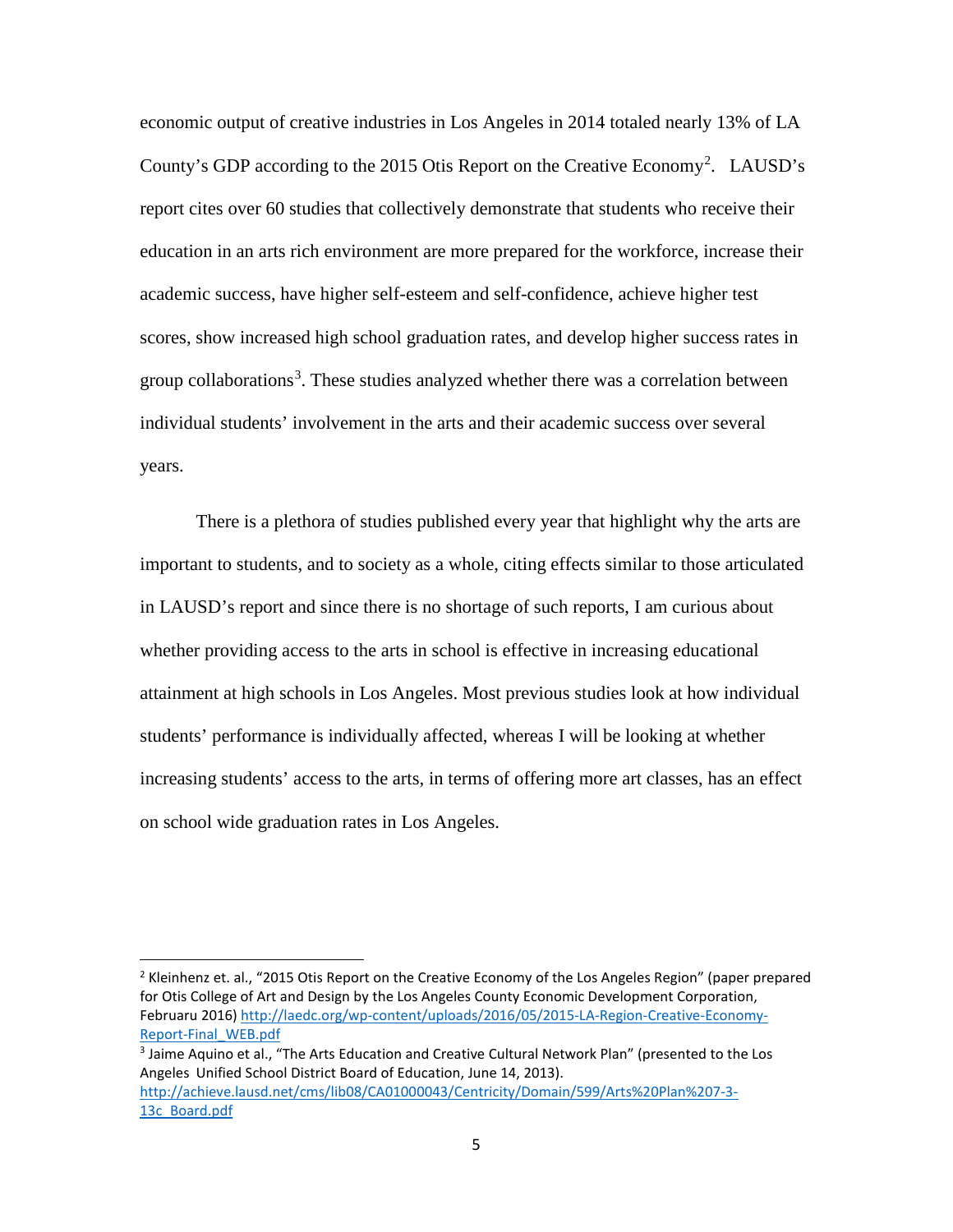The idea that there could be a connection between offering more art classes and increasing graduation rates brings up the question of whether we can incentivize students to attend and graduate from school by offering something that may ease the pain associated with being at school. There is a lot of research on the topic of incentivizing educational outcomes and the results of these studies are far ranging. Studies that focus on incentivizing graduation, and other favorable educational outcomes such as higher test scores and increased attendance, are largely split on whether or not the incentives examined are actually effective. However, most of these studies focus on participation in sports and/or extracurricular activities in general rather than what is offered during school hours. These studies also largely look at individual, student level data whereas I am looking into school wide performance. There is one study, however, that specifically examines the relationship between access to instruction in the arts and graduation rates, although this study simply reveals that there is indeed a connection between low graduation rates and poor access to the arts in New York City high schools, it did not say whether poor access to the arts contributed to lower graduation rates or vice versa. I am more interested in whether providing access to the arts in school is an effective tool for increasing graduation rates since this information can be used to inform future policy recommendations. Looking into the arts specifically is also important since providing arts programs and classes during the school day could be an alternative to other extracurricular activities that may not motivate some students, such as sports.

In order to address this question, I will first look critically at results of other studies related to the two main themes of incentives for graduation and the effect of increasing access to the arts in schools. After reviewing several studies, I will then outline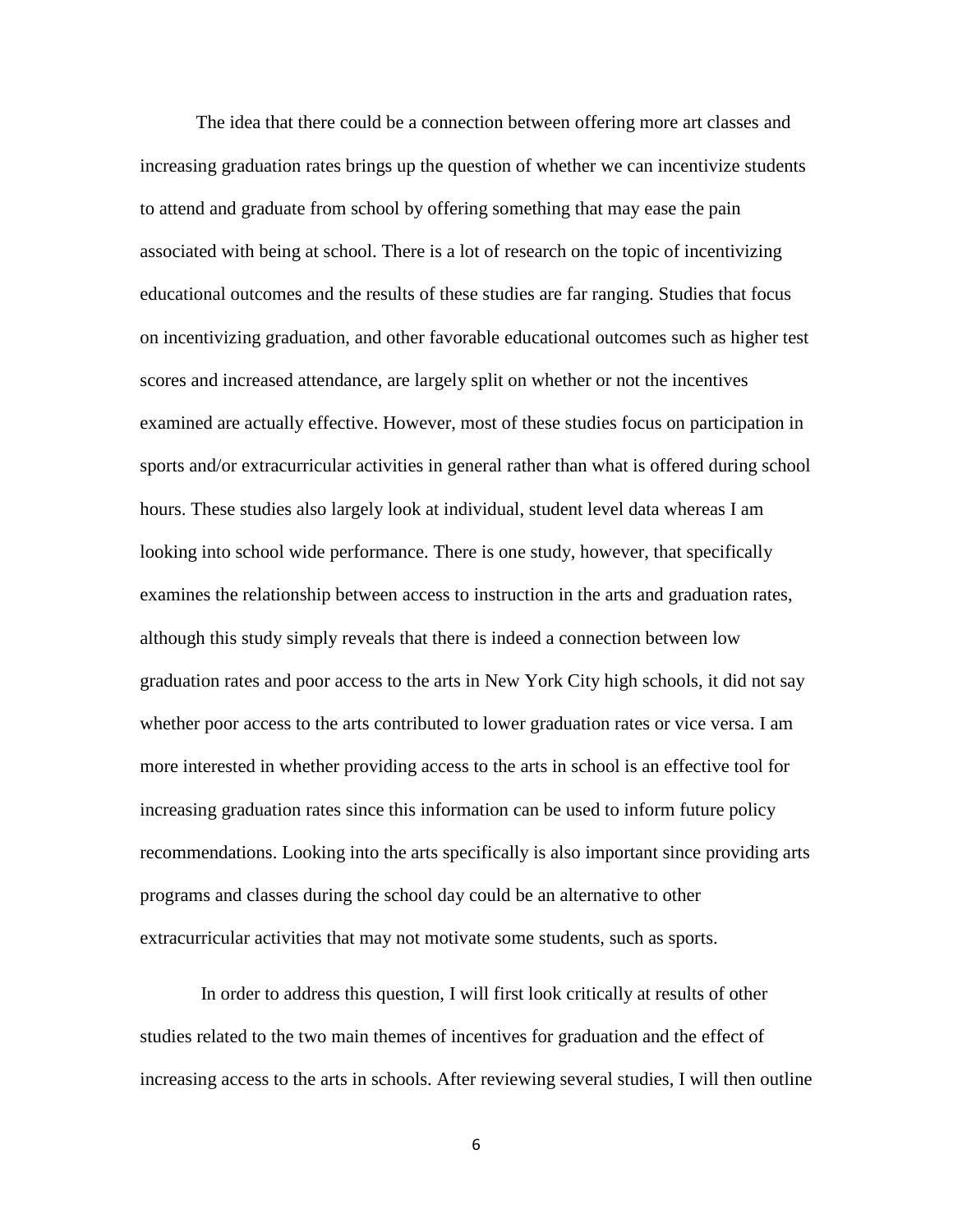an economic model for why providing access to the arts could potentially incentivize students to graduate high school and I will perform my own empirical analysis on whether the number of art classes offered at almost 80 high schools in the Los Angeles Unified School District has any significant effect on a school's graduation rate over four school years.

### <span id="page-7-0"></span>Literature Review

One of the biggest questions in education research is how to incentivize students to attain certain educational outcomes such as performing well on a test or graduating. While some previous research addresses how increasing access to the arts in secondary school might have an effect on students' performance in school, this thesis aims to investigate whether providing more art classes will provide enough of an incentive to convince students to stay in school through to graduation.

To understand how participation in arts programs may act as an incentive for students to stay in school and graduate, we can look to a large field of study on the effects that a student's participation in sports and other extracurricular activities may have on their educational attainment. There are many studies that look into this topic which will help inform my research, since sports programs and art classes or programs are both activities that students may enjoy participating in. Much of the initial research on the topic focuses on the effect of participation in sports on such things as wages and other long-term labor market outcomes. John M. Barron, Bradley T. Ewing, and Glen R. Waddell use data from the National Longitudinal Survey of Youth and the National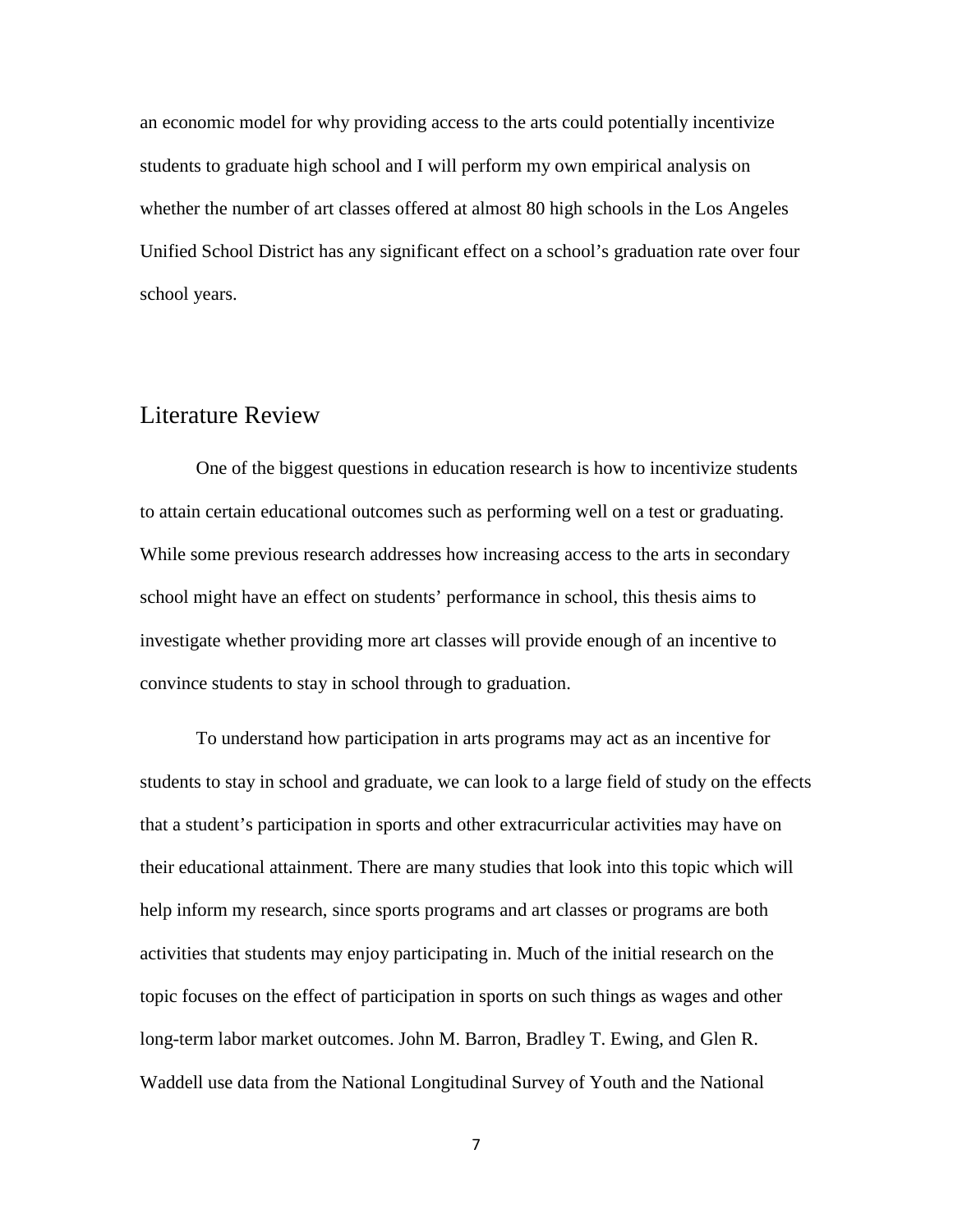Longitudinal Study of the High School Class of 1972 in order to demonstrate empirically that men who participated in high school sports tended to gain higher educational attainment and have higher wages<sup>[4](#page-8-0)</sup>. They model a student's overall utility given their allocation of time spent on leisure versus time spent participating in athletics and then modeled a student's utility once in the workforce as a function of leisure and income<sup>[5](#page-8-1)</sup>. They found that men who participate in sports are 25-35% more likely to gain higher education achievement and that wages of the men they observed 12.6 years after graduation are 12-32% higher than those who did not participate in sports<sup>[6](#page-8-2)</sup>. Their use of an allocation-of-time model suggests that these results can be partially attributed to the fact that either students with naturally higher academic ability or a greater work ethic (less desire for leisure) will choose to participate in sports, therefore raising the question of whether these students would attain higher labor market outcomes regardless of their participation in sports or not. Their study takes into account socioeconomic factors such as race, parental achievements, and residence within a city, which is already taken care of in my question since I am looking specifically at LA. They rely on data from the National Longitudinal Survey of Youth and the National Longitudinal Study of the High School Class of 1972. This could mean that their results may not be as relevant today since their data is slightly dated. They also only look at male students since athletic participation was far more limited for women in  $1972^7$  $1972^7$  $1972^7$ . Finally, the authors examine factors that affect labor market outcomes in the long run whereas I am looking at the more short-term

<span id="page-8-0"></span> <sup>4</sup> John M. Barron, Bradley T. Ewing, Glen R. Waddell, "The Effects of High School Athletic Participation on Education and Labor Market Outcomes", *The Review of Economics and Statistics* 82, no. 3 (2000):<br><sup>5</sup> Barron and Ewing, "The Effects of High School Athletic", 410-411

<span id="page-8-2"></span><span id="page-8-1"></span><sup>6</sup> Barron and Ewing, "The Effects of High School Athletic", 413-420

<span id="page-8-3"></span><sup>&</sup>lt;sup>7</sup> Barron and Ewing, "The Effects of High School Athletic", 412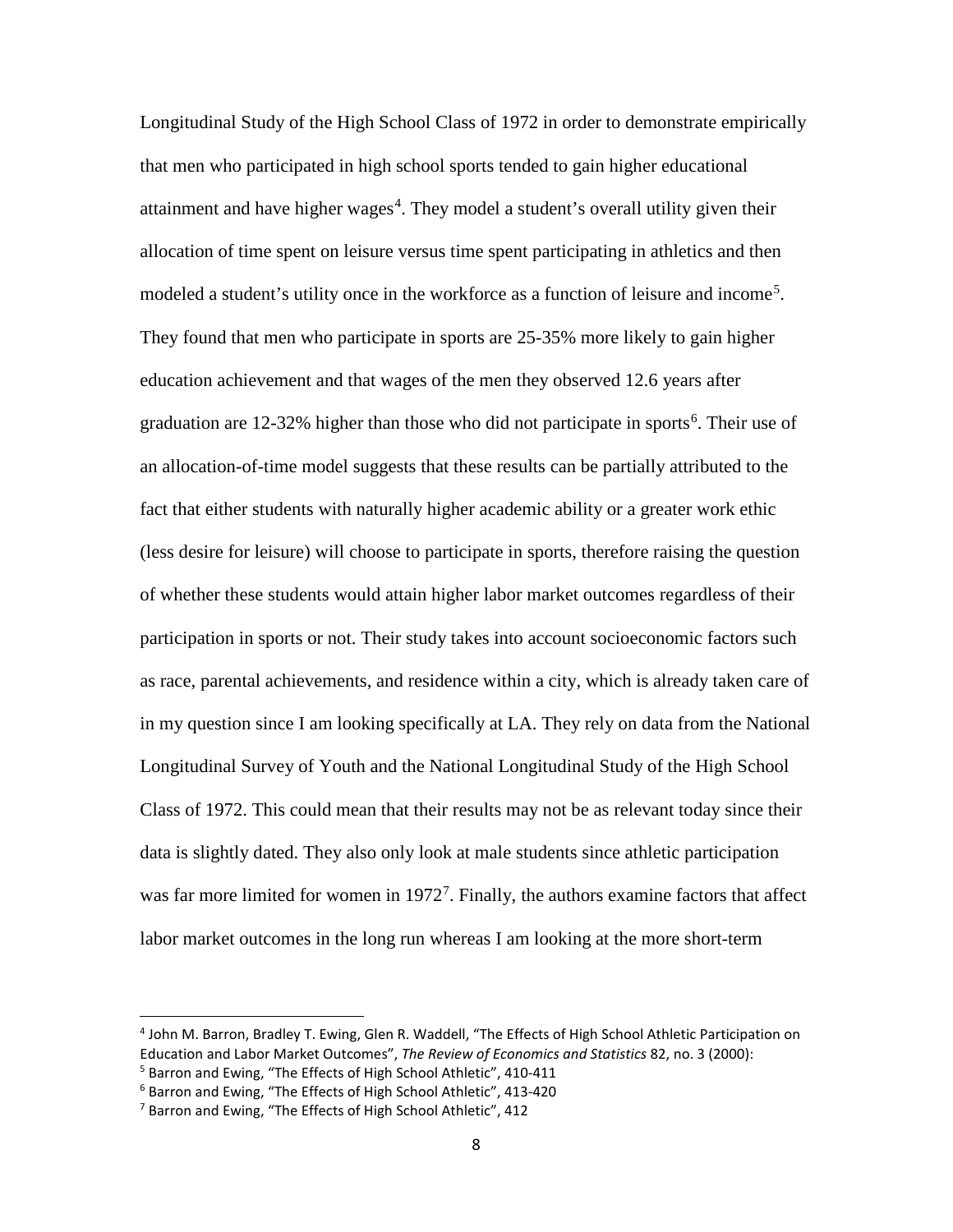educational attainment goal of graduation, so I will look to other research that focuses on shorter-term outcomes to help inform my research.

A paper by Stephen Lipscomb addresses several of the flaws in the Barron, Ewing and Waddell paper in relation to my topic. Lipscomb sets out to explore how participation in extracurricular activities would affect students' attainment of a Bachelor's degree and also how participation would affect secondary school test scores. His is one of the first studies to look at more short-term effects of participation in sports in relation to test scores since he argues that short term factors help determine labor market outcomes in the long-run. He finds that involvement in athletics is associated with a two percent increase in math and science test scores, that club participation is associated with a one percent increase in test scores, and that both types of extracurriculars are associated with a 5% increase in Bachelor's degree attainment expectations. He starts his analysis with a data set consisting of 16,305 students from the National Education Longitudinal Study of 1988 that includes two follow up interviews in 1990 and 1992<sup>[8](#page-9-0)</sup>. He uses a fixed effects model to estimate how participation affects learning independent of time-constant factors that could influence both participation and the outcome, which is something that I will also be doing in my analysis<sup>[9](#page-9-1)</sup>. He then goes on to model each scenario of participation (participate all three years, some of the years, only one year, or never). He finds that even after adding unobserved time-varying selection factors such as socioeconomic status and, later, indicators of motivation, his results do not change very much, which he notes is surprising. He also tests for factors

<span id="page-9-0"></span><sup>&</sup>lt;sup>8</sup> Stephen Lipscomb, "Secondary school extracurricular involvement and academic achievement: a fixed effects approach," Economics of Education Review 26 (2007): 464

<span id="page-9-1"></span><sup>&</sup>lt;sup>9</sup> Lipscomb, "Secondary School Extracurricular," 465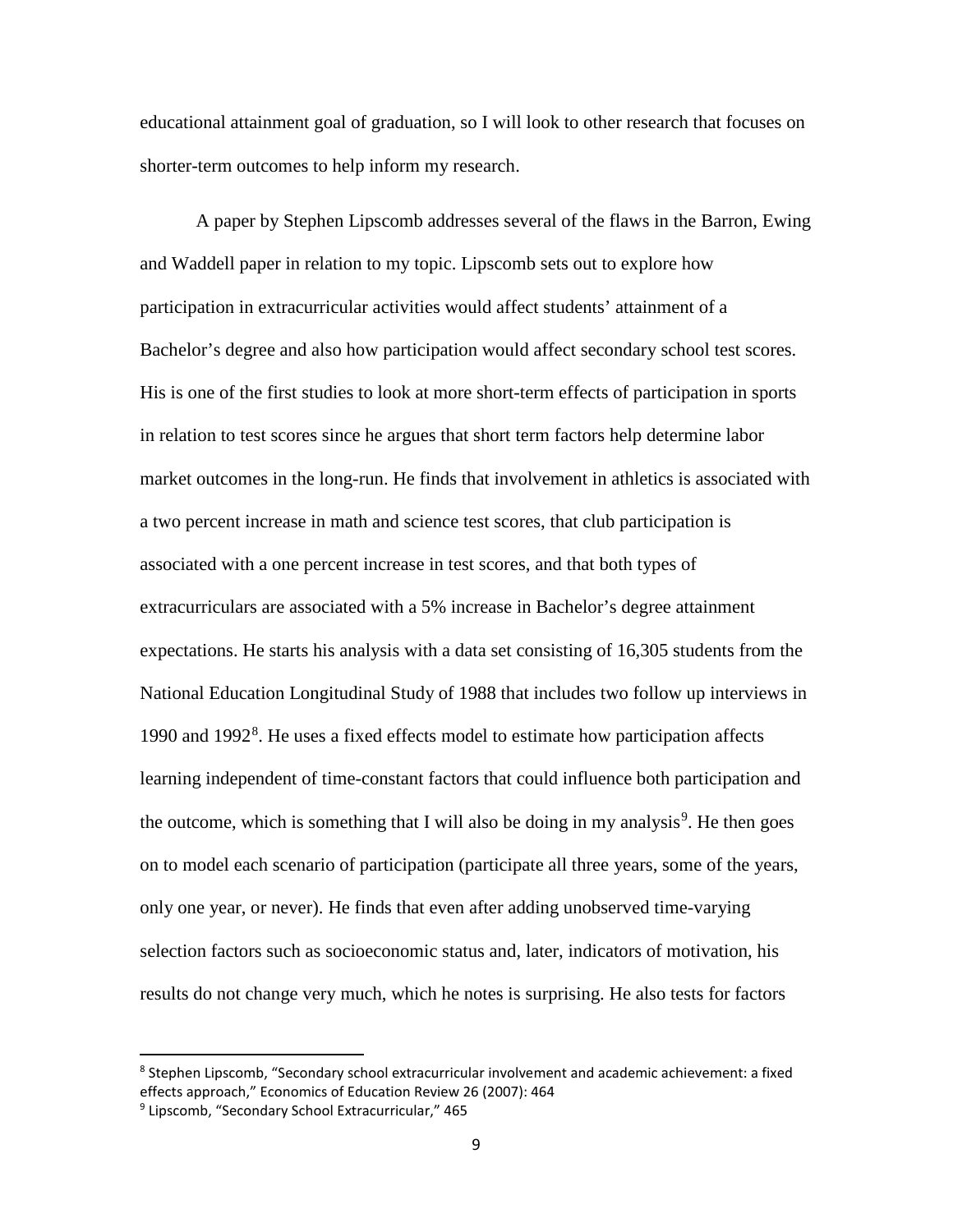such as gender and race but found that they were statistically insignificant and did not change the results<sup>10</sup>.

A strength of this paper lies in how he controlled for variables including family situation and living community, which I will unfortunately not be able to account for due to limited access to data on the school wide level. He also controlled for several variables related to measuring motivation such as time spent on work and at school, how much leisure time they enjoy etc., which, again, I will not be able to control for as I am looking at school level data. The paper also addresses the question of immediate educational return on investing time into extracurricular participation which is what my research aims to examine as well. I will not be using similar data or methods, since I only had data available on a school wide level versus individual data which might have been better due to the individual nature of incentives.

Another highly cited paper on this topic is by Eric Eide and Nick Ronan. They attempt to investigate whether participation has an impact on labor market outcomes such as level of educational attainment and earnings 10 years after graduation<sup>11</sup>. In this way, this study is very similar to Barron and Ewing's. This study uses Ordinary Least Squares to estimate the effect of participation on the outcomes. They also use Instrumental Variable (IV) methodology to produce many of the results in an attempt to estimate a causal relationship with data that did not come from a controlled experiment, and the IV results were less conclusive. They use students' height at age 16 in their IV approach to account for endogeneity because they hypothesize that height is correlated with

<span id="page-10-0"></span> <sup>10</sup> Lipscomb, "Secondary School Extracurricular," 465-471

<span id="page-10-1"></span> $11$  Eric Eide and Nick Ronan, "Is participation in high school athletics an investment or a consumption good? Evidence from high school and beyond," Economics of Education Review 20 (2001): 431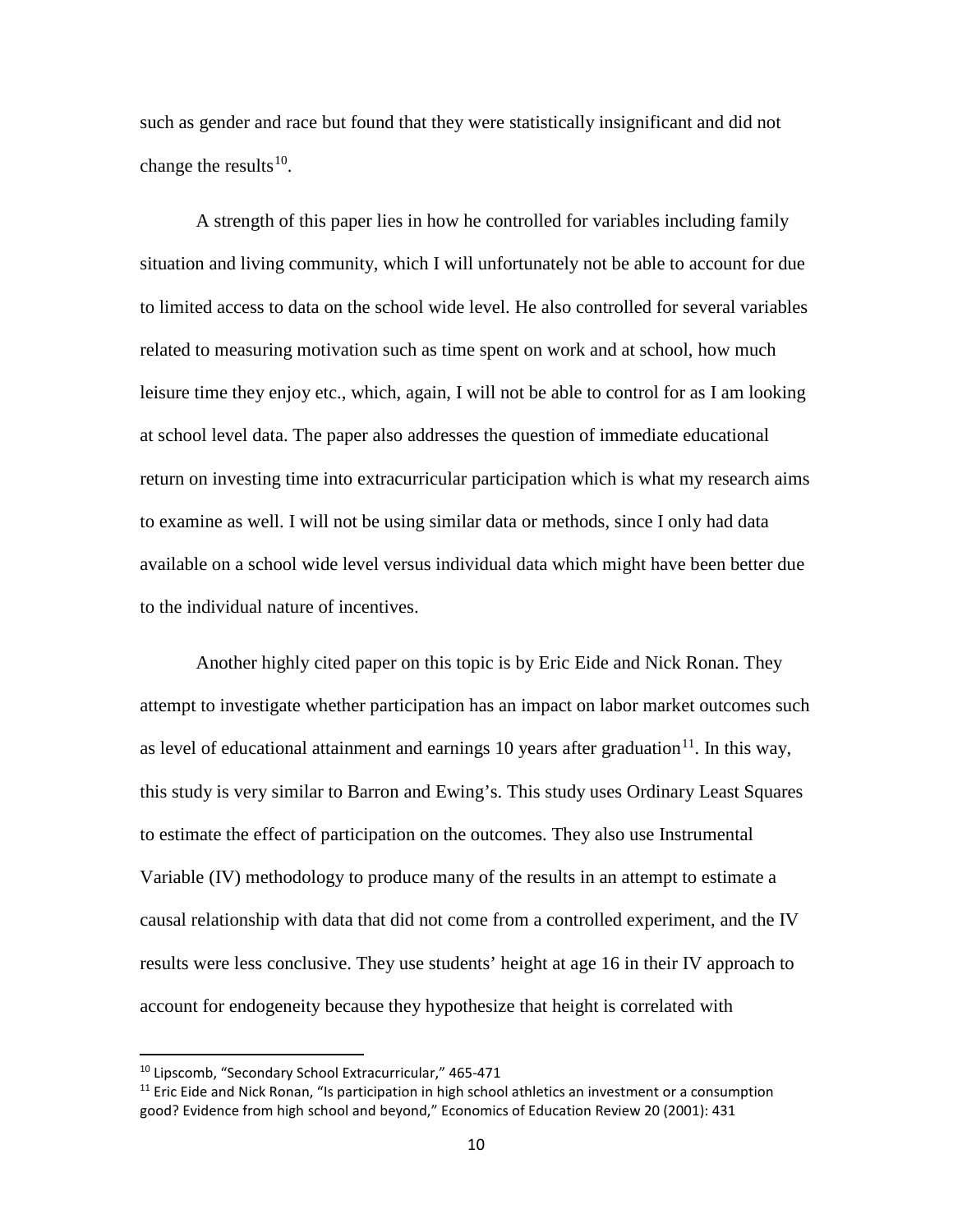participation in sports and uncorrelated with the outcomes they are testing<sup>12</sup>. This method is useful in order to estimate the causal effect between sports participation and educational outcomes. The outcomes they are interested in are levels of educational attainment, which I am also looking at, and earnings 10 years after graduation from high school, which they view as a measure of future consumption. They use data from another longitudinal study, High School and Beyond, and they test for a multitude of common factors including location, school characteristics, demographics, parental characteristics, race, and gender<sup>13</sup>. In contrast to earlier studies, the authors found that participation in sports decreased educational attainment for white males but that it increased educational attainment for black males and white females. These mixed results are important because they provide a differing perspective from some of the literature that suggests that participation in sports should increase educational attainment across all tested demographics.

The idea of incentives is one of the cornerstones of economics and these papers, as well as other research not mentioned in depth here, demonstrate the potential efficacy of using extracurricular activities as an incentive to motivate increased educational attainment and outcomes. Many of the studies I look at indicate that higher participation in extracurricular activities could increase educational attainment for at least some groups of students, although it is important to note that many studies are inconclusive for some groups and disagree with results of other studies in other observed groups. However, the studies previously discussed only look at the effect of extracurricular participation in

<span id="page-11-0"></span> $12$  Eide and Ronan, "Is participation in high school athletics," 432

<span id="page-11-1"></span> $13$  Eide and Ronan, "Is participation in high school athletics," 435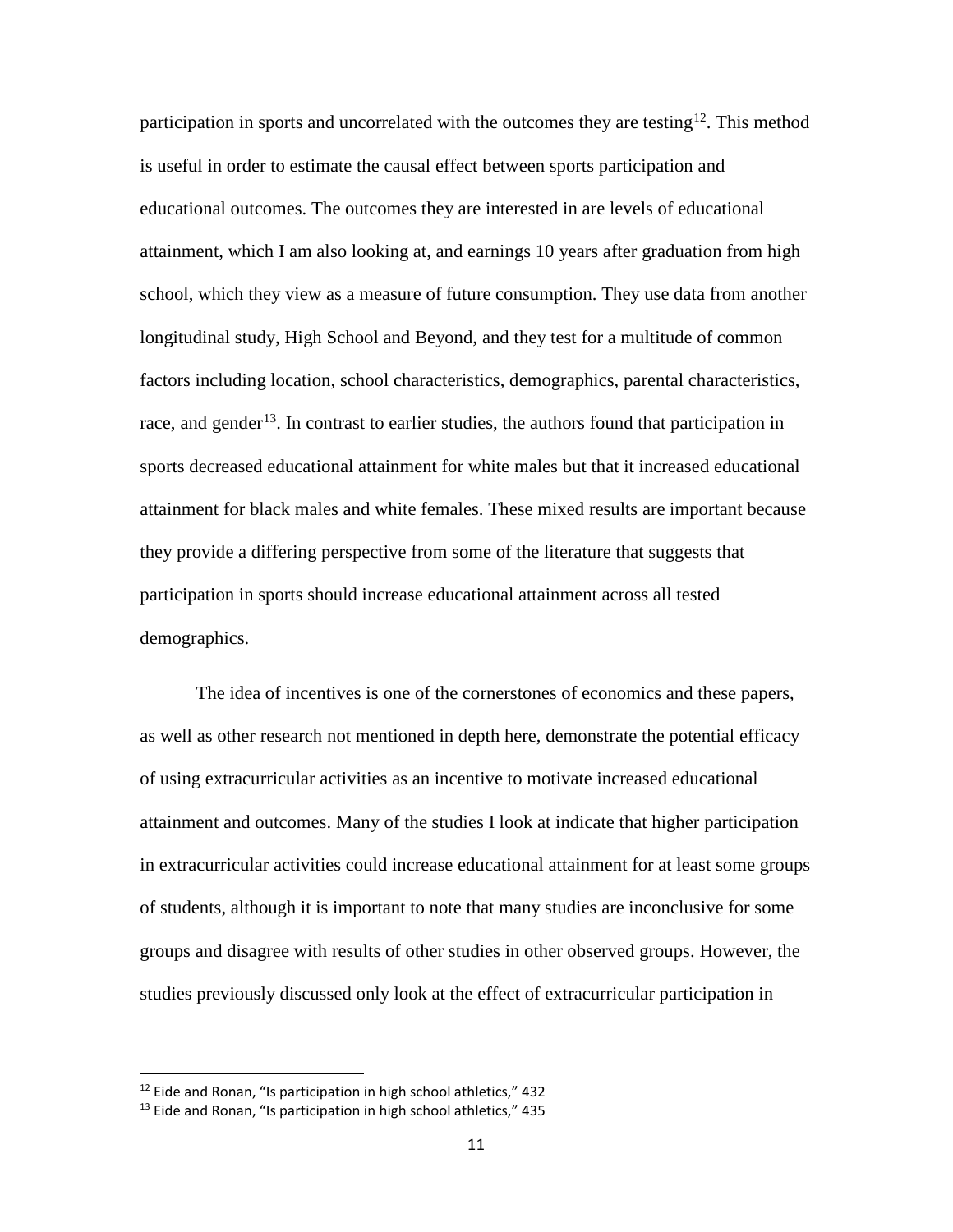sports and other after school activities while I am curious about what effect providing more access to the arts during regular school hours has on increasing educational attainment, i.e. graduation from high school.

One of the first papers that examines the relationship between arts participation, both in and outside of the classroom, and educational success was published by James Catterall in 1998. He analyzes data from a longitudinal study sponsored by the United States Department of education that looked at 25,000 secondary school students in both  $8<sup>th</sup>$  and  $10<sup>th</sup>$  grade<sup>[14](#page-12-0)</sup>. He first examines students' participation in art classes per week and art related extracurricular activities, and whether or not they attend museums with their families. He finds that between  $8<sup>th</sup>$  and  $10<sup>th</sup>$  grade, engagement in the arts in school drops off from about half of the surveyed students attending an art class at least once a week in  $8<sup>th</sup>$  grade to over half of students not even having taken one art course since entering high school<sup>15</sup>. This is an important point to note in regards to my research since I will be focusing solely on how the number of art classes offered in school affects graduation rates. It is also important to note that Catterall breaks down art related extracurricular activities into the categories of band/orchestra, chorus/choir, debate/speech, and drama. This is interesting because students that are involved in debate/speech in classes and outside of school could be more likely to be high achieving and thus could influence these results slightly.

The next section of Catterall's analysis divides students into two groups: high arts involvement and low arts involvement, with students falling into the high arts

<span id="page-12-0"></span> <sup>14</sup> James S. Catterall, "Involvement in the Arts and Success in Secondary School", *Americans for the Arts Monographs* 1, no. 9 (1998), 1

<span id="page-12-1"></span><sup>&</sup>lt;sup>15</sup> James S. Catterall, "Involvement in the Arts", 2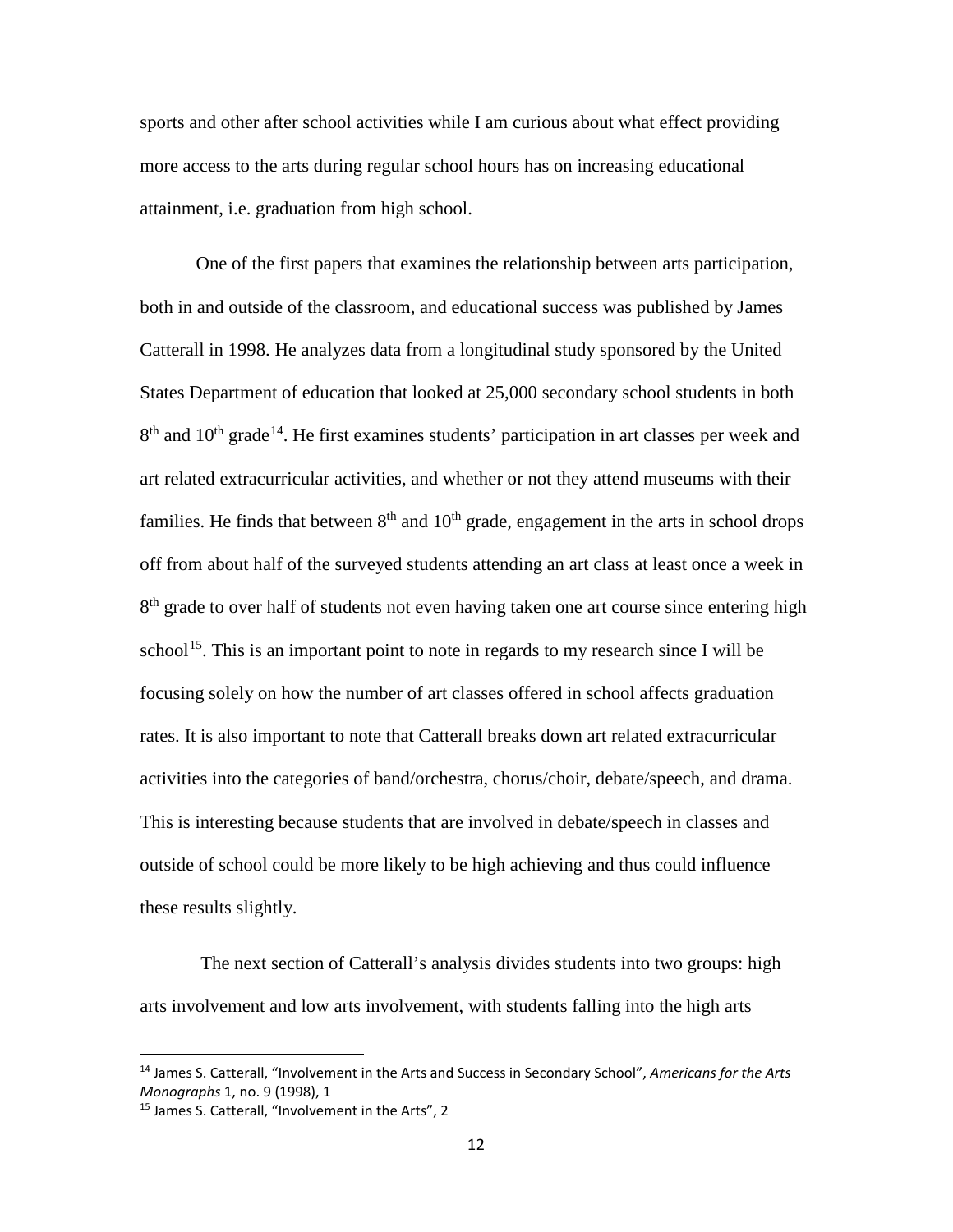involvement category generally having taken 2-3 arts classes, participated in an arts related extracurricular activity, or having taken lessons outside of school. Students in the low arts involvement category had typically only enrolled in one arts class and had no other involvement with the arts.  $8<sup>th</sup>$  grade indicators showed that almost 80% of "high arts" students earned mostly A's and B's in English, compared to 64% of "low arts" students. The data also showed that about 67% of "high arts" students scored in the top 2 quartiles on standardized tests versus just  $43\%$  of "low arts" students<sup>[16](#page-13-0)</sup>. This figure becomes even more disparate between high and low arts students when looking at academic performance in  $10<sup>th</sup>$  grade with about 72.5% "high arts" students scoring in the top 2 quartiles of grade 10 standard test composite and only 45% of "low arts" students achieving scores in the top 2 quartiles<sup>17</sup>. However, the author notes that these objective results could simply indicate that a child may come from a more affluent family with the ability to afford private lessons, more resources to transport kids to arts activities, living in more affluent school districts with more prevalent arts programs, and overall more potential encouragement of the arts since other statistics showed that a student is much more likely to have "high arts" involvement if their family is in the highest income quartile and that students with "low arts" involvement are twice as likely to have come from a family with low socio-economic status.[18](#page-13-2)

Catterall finishes his analysis by examining "arts and the economically disadvantaged student," in which he performs the same analysis from the previous section but only includes students who fall in the least affluent quartile of the nation's

<span id="page-13-0"></span><sup>&</sup>lt;sup>16</sup> James S. Catterall, "Involvement in the Arts", 3

<span id="page-13-1"></span><sup>&</sup>lt;sup>17</sup> James S. Catterall, "Involvement in the Arts", 4

<span id="page-13-2"></span><sup>18</sup> James S. Catterall, "Involvement in the Arts", 5-6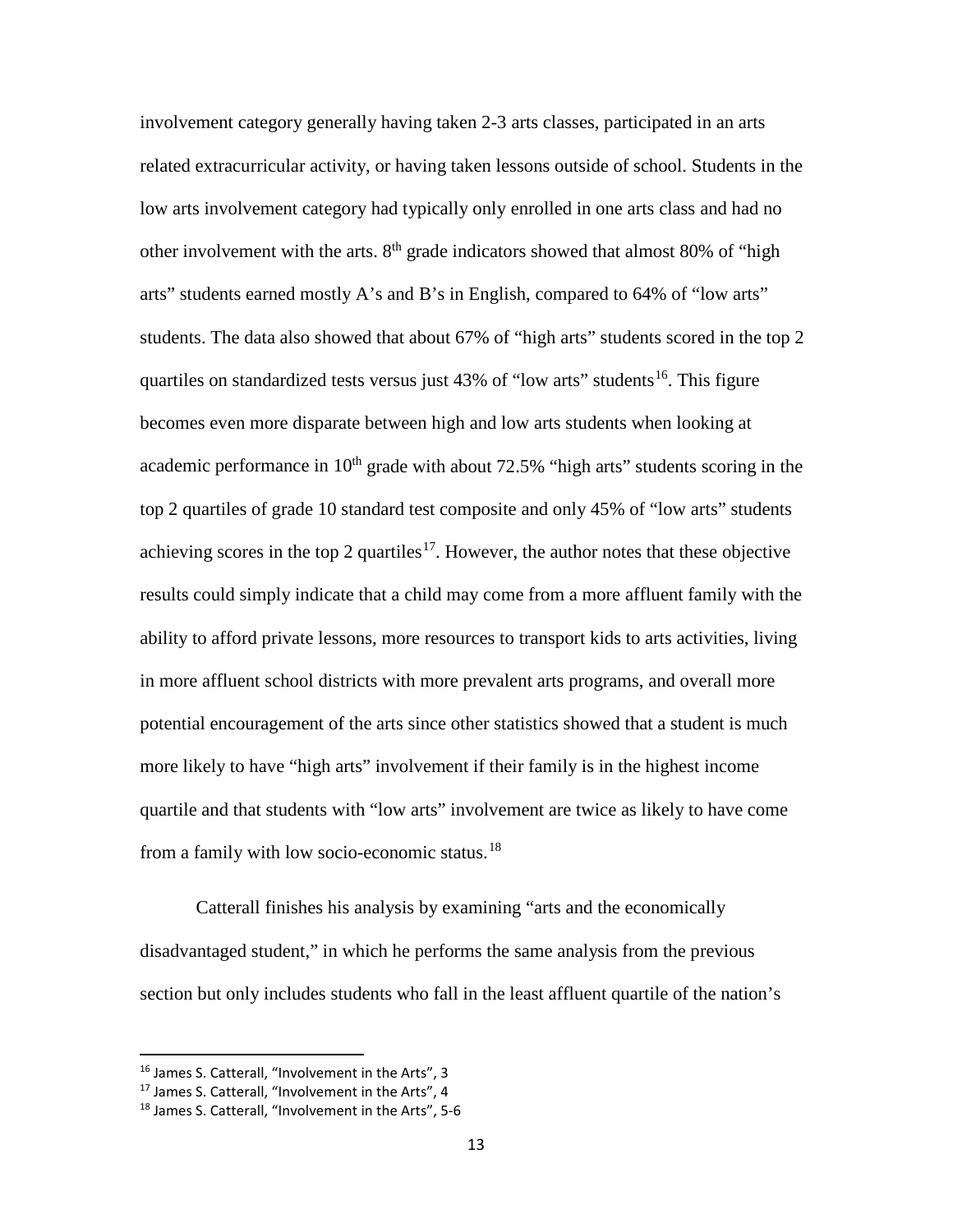student population, which reduces the data set from  $25,000$  students to  $6,500^{19}$ . The results are essentially the same as the previous findings for the general population, just with a slightly smaller impact all around. This time, for the  $8<sup>th</sup>$  grade data, around 65% of "high arts" students earn mostly A's and B's in English compared to 56.4% of "low arts" students. Also, only 29.5% of "high arts" students were scoring in the top 2 quartiles on standard tests versus 24.5% of "low arts" students doing so. However, the results are slightly more differentiated for students in the  $10<sup>th</sup>$  grade, with 41.4% of "high arts" students scoring in the top 2 quartiles in the grade 10 standard test composite and only 24.9% of "low arts" students scoring in the top 2 quartiles<sup>[20](#page-14-1)</sup>. It is especially interesting to my study that the grade 10 results are more significant because a student is more likely to graduate if they have better test scores halfway through their high school education. An analysis of students strictly from a lower economic bracket is important because it helps mitigate any potential outside factors that were not examined that could have contributed to the results, despite attempts to control for such factors. Additionally, in regards to my study of 77 high schools in the Los Angeles Unified School District, the average percentage of students that qualify for free or reduced lunch is 75.9%, which indicates a high number of students in a lower socioeconomic bracket at the schools I am looking at. Therefore, Catterall's results showing at least a slight advantage in school performance by students who have a higher involvement in the arts in both  $8<sup>th</sup>$  and  $10<sup>th</sup>$  grade indicate a potential positive effect in my results as well. Again, this data is from 1988, which is not very current and thus things could have changed drastically since then. However, this

<span id="page-14-0"></span><sup>&</sup>lt;sup>19</sup> James S. Catterall, "Involvement in the Arts", 6

<span id="page-14-1"></span><sup>&</sup>lt;sup>20</sup> James S. Catterall, "Involvement in the Arts", 7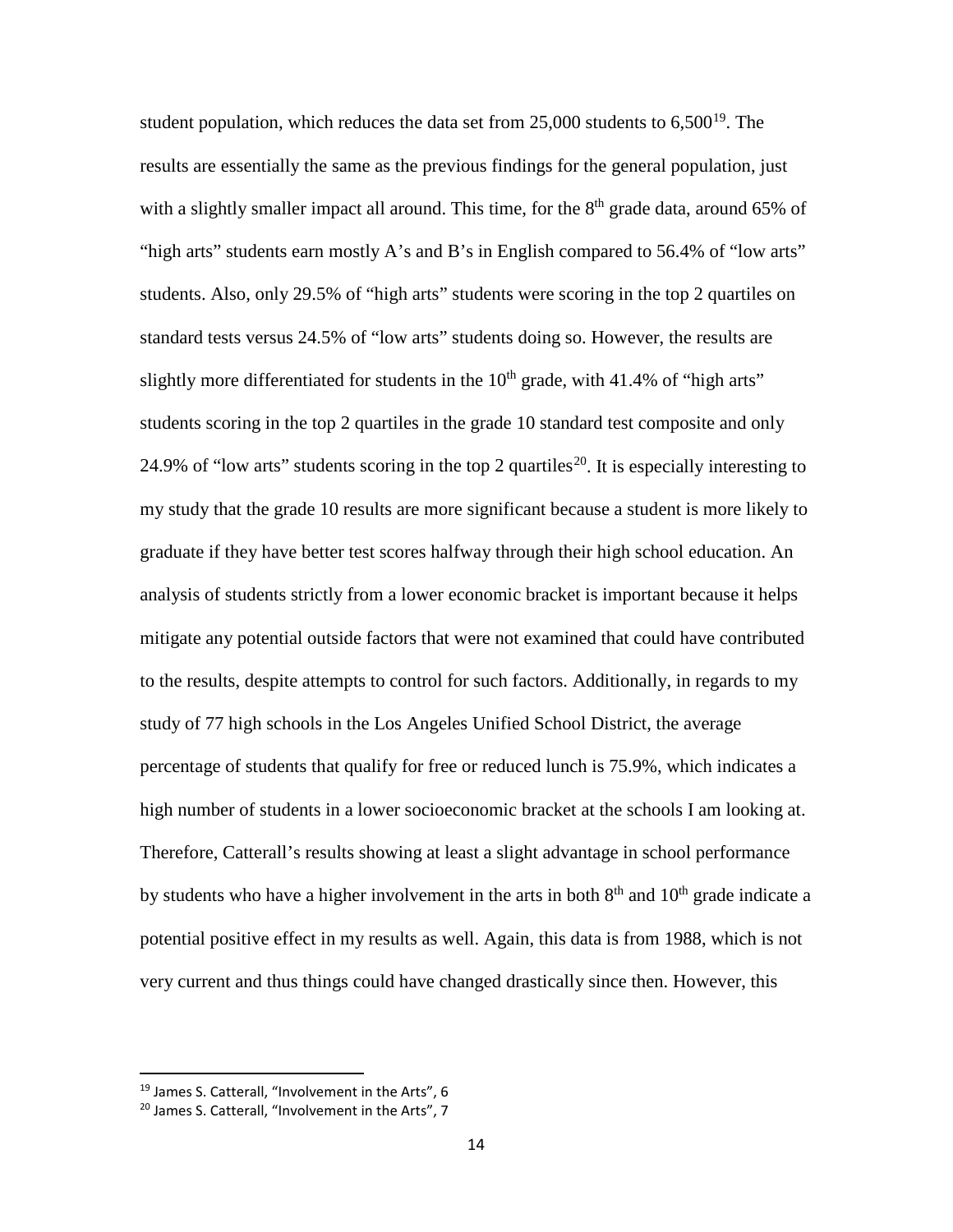report provides statistics on school performance based on arts participation in and outside of school hours, which had not been analyzed much before this.

There are many studies published each year by various arts foundations emphasizing the importance of the arts on students' education and on society as a whole. However, many of these studies seem to contain an implicit bias that the arts are important since that is overwhelmingly the reported consensus in each of those papers, and because most of the reports are commissioned by a foundation or center connected to the arts in some way. They can still be informative to my research though. One such report done by The Center for Arts Education in 2009 examines almost the exact question that I am looking at in regards to the relationship between the art education that a high school provides and graduation rates, although this report looks at public schools in New York City and also only looks to see if there is a relationship between low graduation rates and a poor arts education and not whether one has an effect over the other<sup>21</sup>. This paper draws an important parallel to my question not only because it looks at the connection between arts education and high school graduation rates, but also because New York is considered a great cultural hub of the United States, just like Los Angeles, and thus makes the lack of art funding in their public schools that much more problematic. The report done by the Los Angeles Arts Education branch on "The Arts Education and Creative Cultural Network Plan" discusses how "creative industries are the second largest [economic] sector in LA and Orange Counties generating \$140 billion in annual sales and receipts, more than \$5.1 billion in state and local taxes, and nearly

<span id="page-15-0"></span><sup>&</sup>lt;sup>21</sup> Douglas Israel, "Staying in School: Arts Education and New York City High School Graduation Rates", (a report by The Center for Arts Education, October 2009)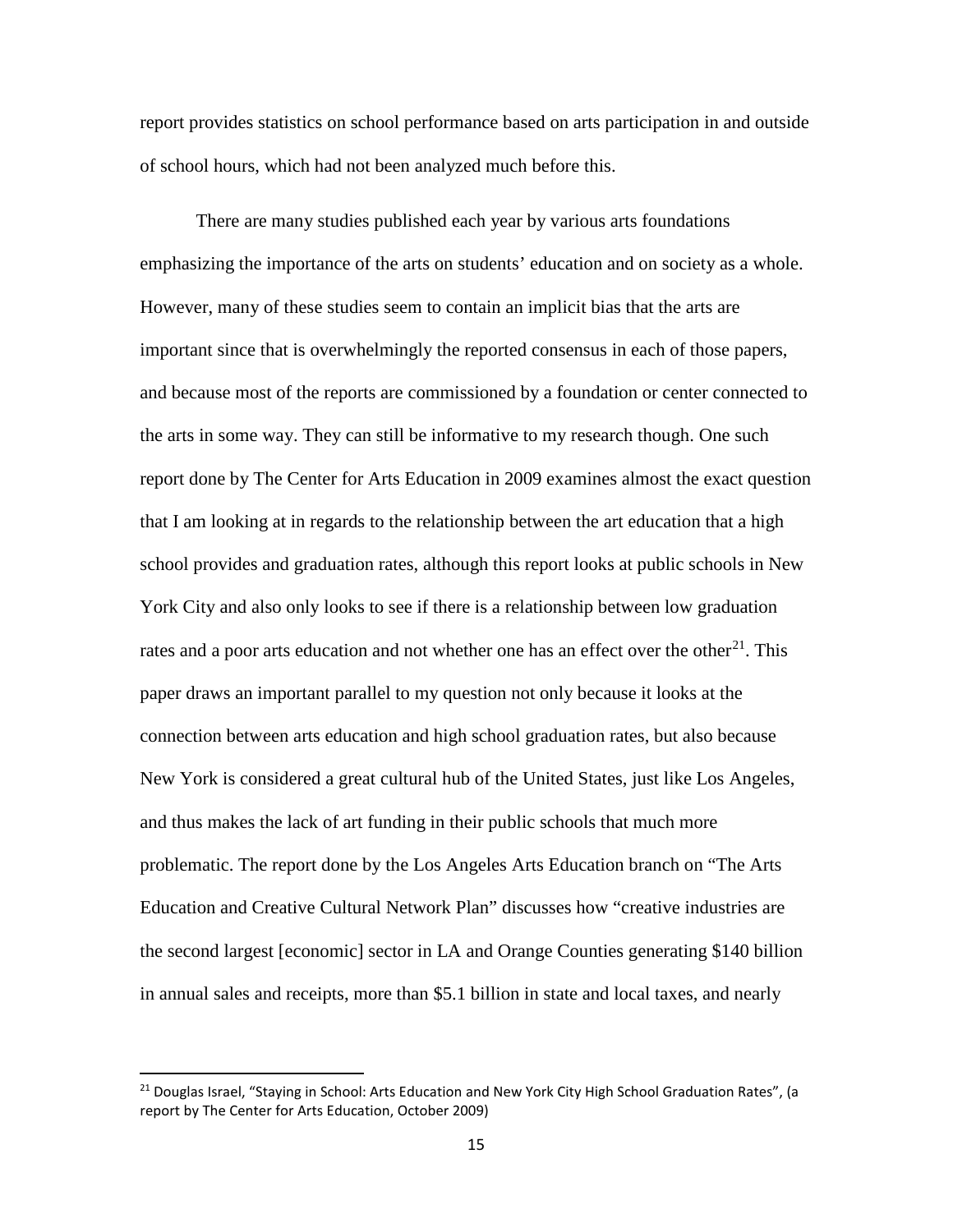one million in direct and indirect jobs,"[22](#page-16-0) something that Israel also points out for in regards to New York City's economy in his report.

Israel's report analyzes data from over 200 New York City public schools over a two-year period and found that schools in the top third tier of graduation rates offered the most arts resources and access to their students.<sup>[23](#page-16-1)</sup> He looks at the number of certified arts teachers, number of dedicated arts classrooms, number of appropriately equipped arts classrooms, number of arts and cultural partnerships, amount of external funds to support the arts, amount of coursework in the arts, access to multiyear arts sequence, school sponsorship of students' arts participation, and school sponsorship of arts field trips.<sup>[24](#page-16-2)</sup> He also looks at the breakdown of socioeconomic status, race and ethnicity within the schools and found that schools with lower graduation rates tended to have a higher percentage of poor, black and Latino students and that these schools also tended to have the least amount of access to arts education. This seems to mirror the perpetuation of the disparity in arts education for underserved school that the arts equity index in LA attempted to address<sup>[25](#page-16-3)</sup>. Israel's report, like my question, looks at data on a school wide level rather than at an individual student level so it is valuable in determining what factors I would ideally like to look at, even though most of this data is not publicly available for schools in the LAUSD so I will not be able to include much of it in my analysis.

<span id="page-16-0"></span><sup>&</sup>lt;sup>22</sup> Aquino et al., "The Arts Education", 2

<span id="page-16-1"></span><sup>&</sup>lt;sup>23</sup> Doug Israel, "Staving in School," 2

<span id="page-16-2"></span><sup>&</sup>lt;sup>24</sup> Doug Israel, "Staying in School," 10

<span id="page-16-3"></span><sup>&</sup>lt;sup>25</sup> Doug Israel, "Staying in School," 5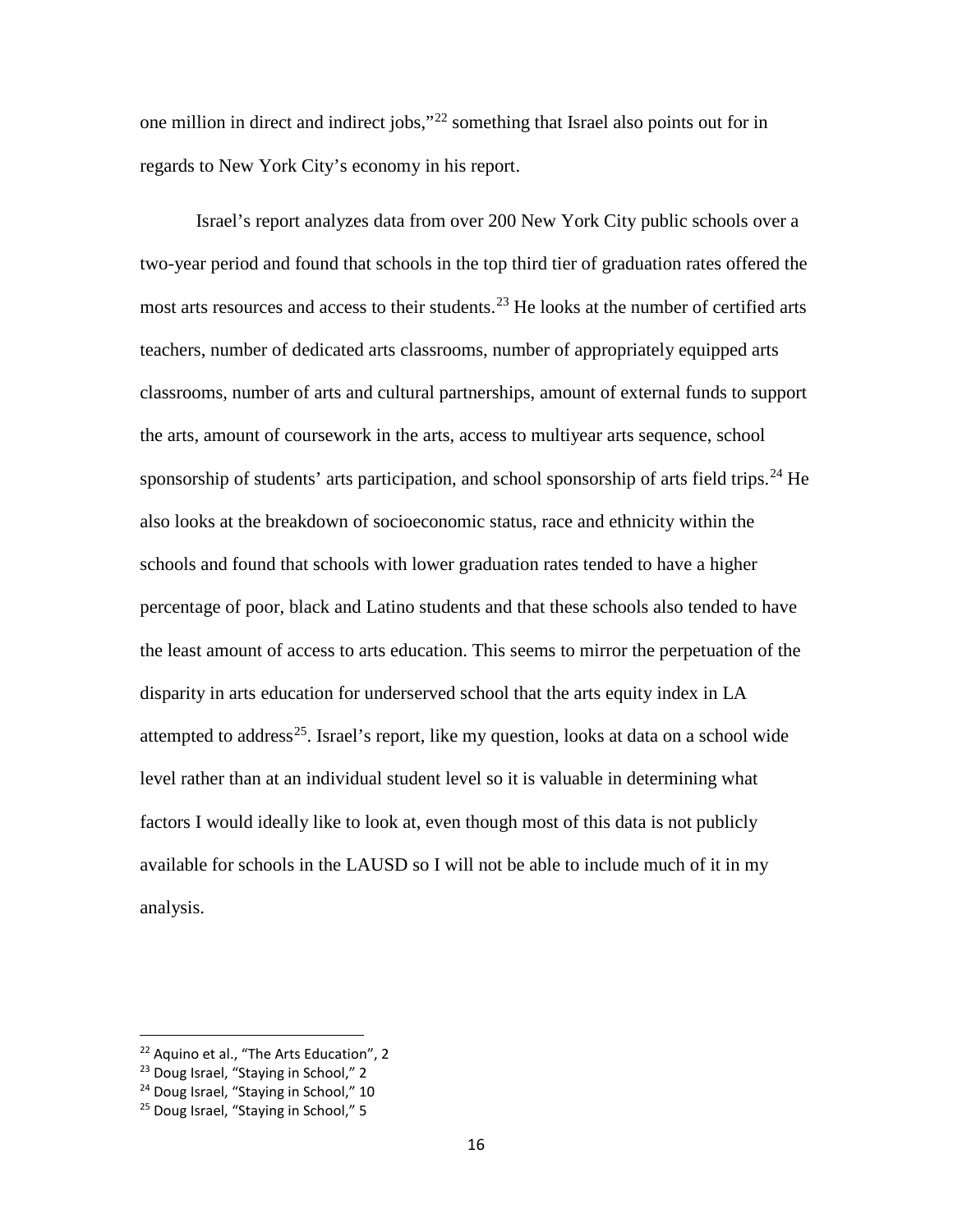One final aspect of my question that has yet to be investigated thoroughly is whether there is strong, statistical evidence that having a background in the arts affects other areas of productivity. This is unsurprising as it is difficult to examine whether the intangible experience of having an arts education any effect on innovation or future productivity. The idea that educating students in the arts could also be a direct investment in the future productivity of the student is relatively new but a paper published by Rex LaMore et al. in 2013 attempts to demonstrate empirically that arts and crafts are critical to economic innovation. They studied science and technology graduates from Michigan State University Honors College from 1990-1995 and found several key things: that graduates in science, technology, engineering, and mathematics (STEM) subjects are more likely to have higher arts and crafts skills on average, that arts and crafts are significantly correlated with producing inventions and founding new companies, that many of the graduates surveyed believe that their innovation is stimulated by their knowledge of arts and crafts, and that lifelong participation in arts and crafts yields significant impacts for innovators and entrepreneurs<sup>26</sup>. The paper mentions how the arts contribute to GDP (through museums, galleries, theaters, jobs etc.) and also how research has shown that cultural assets, as many economists refer to it, enhance quality of life and attract highly paid, highly skilled workers and innovators which improves the economy.

The data they used was somewhat flawed because they only obtained responses from 44 STEM majors and all the arts involvement measures were self-reported. They looked at the arts and crafts involvement of MSU STEM Honors College graduates who

<span id="page-17-0"></span><sup>&</sup>lt;sup>26</sup> Rex LaMore et al., "Arts and Crafts: Critical to Economic Innovation", Economic Development Quarterly 27 no. 3 (2013): 223-227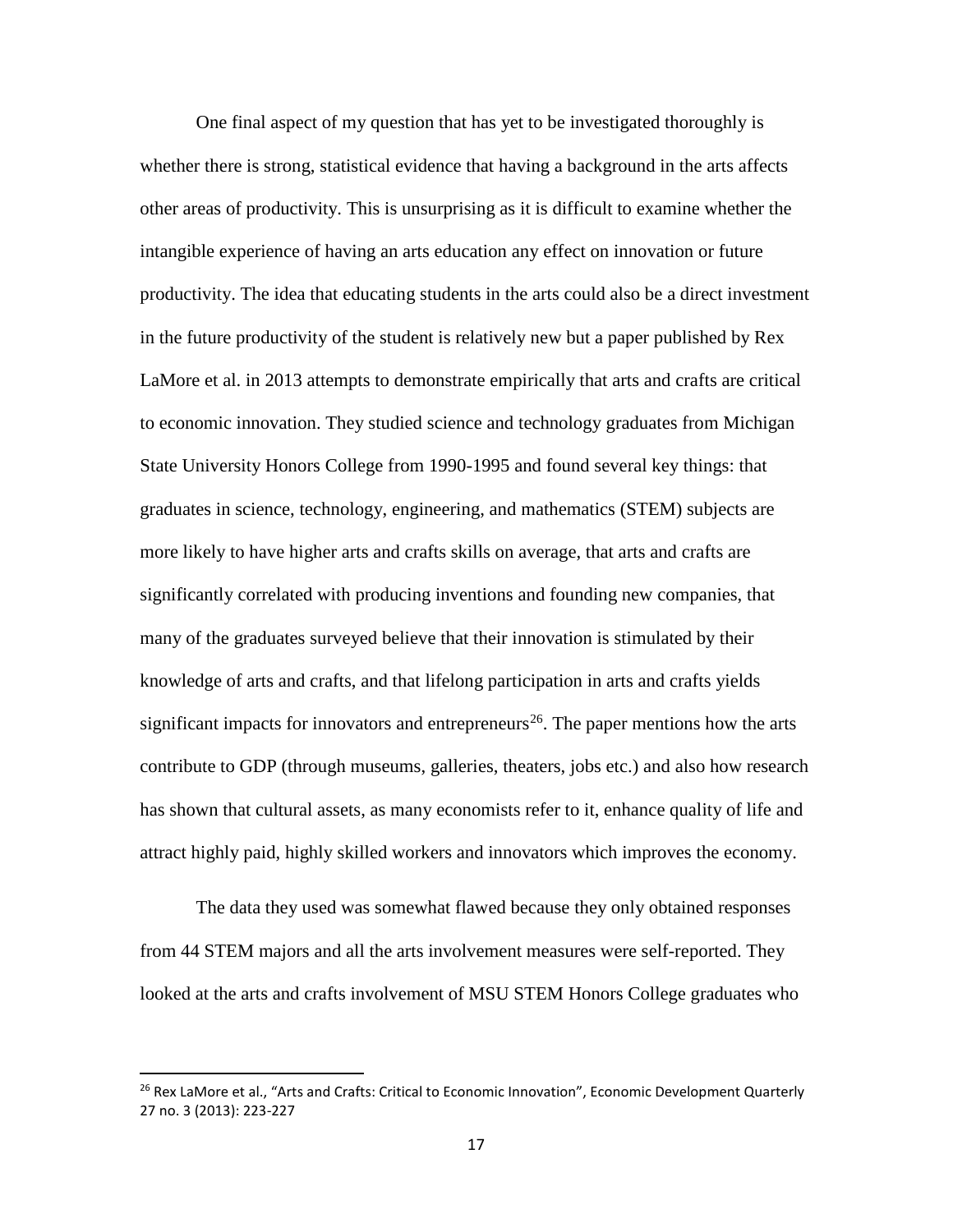had founded companies or produced patents and then aggregated the two into another category that also included graduates who had produced books and published works. They referred to these accomplishments as "creative capital". They found a statistically significant, positive relationship between reported involvement in various arts and crafts activities and MSU STEM Honors College graduates who had produced creative capital. They discuss some limitations of their paper, including the self-selection bias in the data since the survey was optional to fill out and because these students surveyed are likely to be "scholastically high achievers" who do not represent the general population. In any case, this study helps start the conversation on the contribution of the arts to human capital and indicates that increasing access to the arts from a young age could lead to increased productivity in the future.

### <span id="page-18-0"></span>Model and Data

At the heart of my research question is what would motivate a student to allocate their time to going to school when they could experience a more immediate benefit from increasing their leisure or working. Incentives are at the heart of any question relating to individual decision making since people will only decide to allocate their scarce resources to something if the utility that they gain is greater than the utility that they could get from other uses of their resources. In order to model this, I will be using discounted present value analysis to examine the present value of a high school education. A discounted present value analysis is based on the idea that something is worth more to you in the present than that same thing in the future because humans have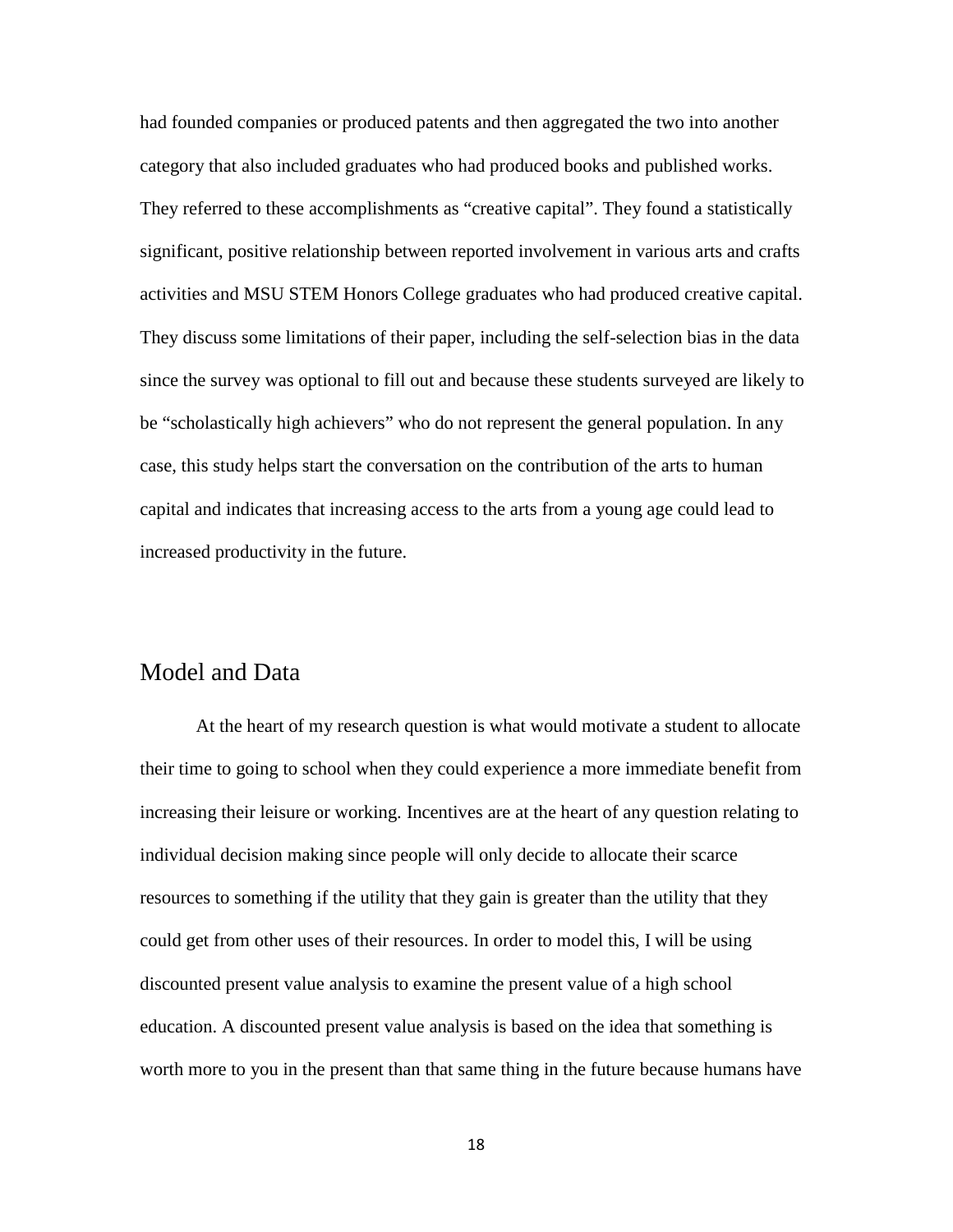a positive rate of time preference and almost universally tend to avoid a delay of gratification. Therefore, in order to properly determine the current value of something in the future, you must discount that future value back to the present based on your degree of time preference. For this research question, I will be looking at the present value of obtaining a high school education by summing all future expected costs and benefits associated with attending school through to graduation at each year of the students' life starting when they enter high school around age fourteen. The standard discounted present value equation looks like this:

$$
Present\ Value = \sum_{t=0}^{n} \frac{Y_t}{(1+discount\ rate)^t}
$$

Where time, *t*, starts at  $t=0$  when the student first enters high school.  $Y_t$  is the future income at time *t* after graduation or the cost/benefit to the student at year *t* when they are in school. The discount rate is the students' rate of time preference and it is likely to be very high compared to the average adult's because it is more painful for them to postpone gratification.

For a student at time  $t=0$ ,  $Y_0$  will be very low, and perhaps even negative because the pain of attending high school will probably be higher than any potential benefit that could come from being at school, such as socializing with friends or enjoyment from classes, because they could be spending their time enjoying leisure or maybe even making money at a job outside of school instead. I hypothesize that offering more art classes in school could reduce the cost (pain) associated with attending high school since students could be more likely to enjoy attending school if they enjoy making art, playing music, dancing or partaking in other artistic activities. By increasing a student's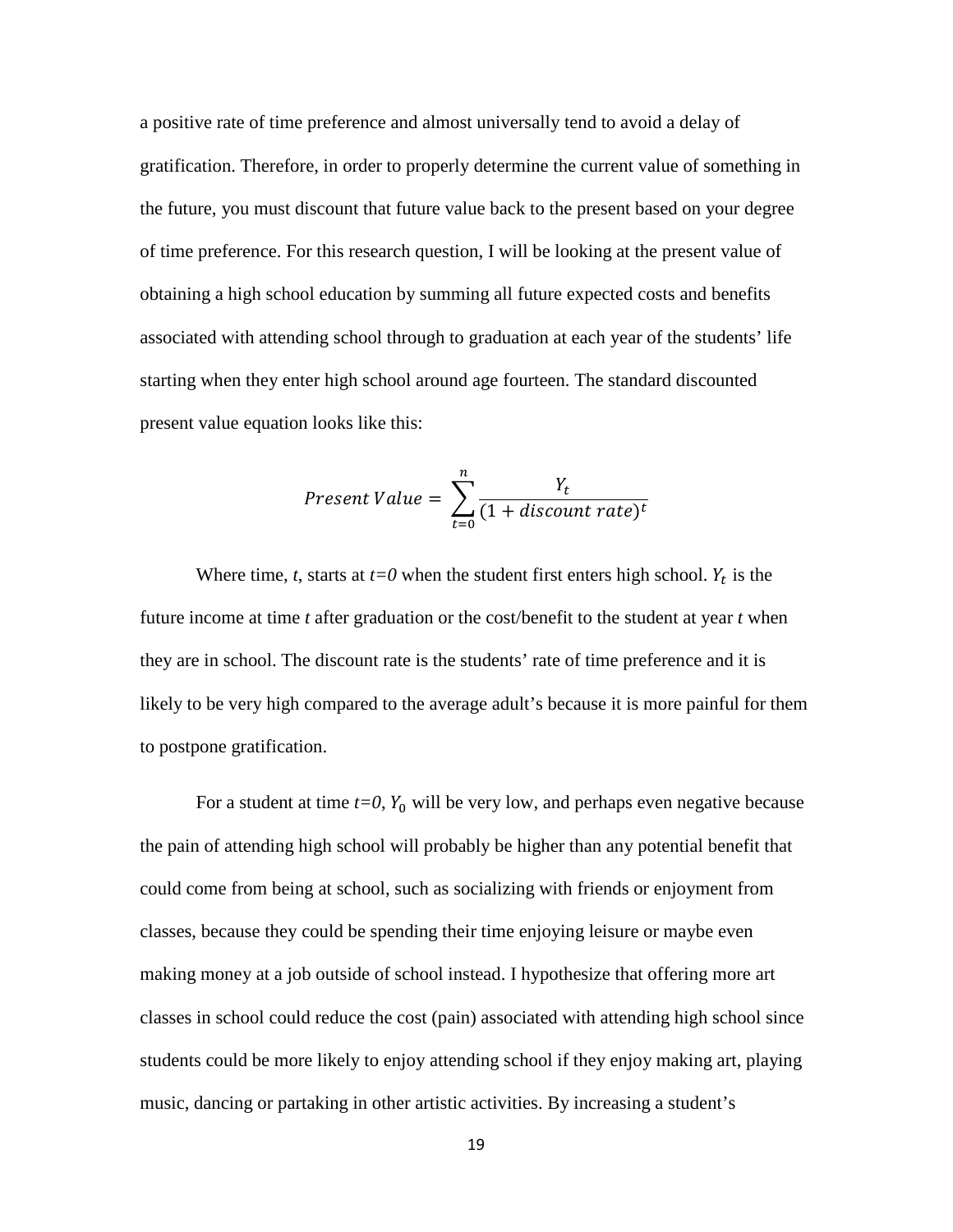enjoyment of attending school,  $Y_0$  should increase and therefore the present value of attending high school should increase as well. Since this value is being experienced in the present, there is no delayed gratification and therefore its discounted value is the same as its full current value, so improving  $Y_0$  actually has the greatest potential effect. It is also the easiest value to influence, and hopefully improve, through school policies.

One thing to consider in this model is that while you would expect that obtaining a high school diploma would increase future income,  $Y_t$ , many students in Los Angeles may have a hard time seeing the effects of earning a high school diploma, particularly if they live in neighborhoods that have high unemployment or high gang activity. According to my analysis of 77 high schools in the Los Angeles Unified School District, on average almost 76% of the students enrolled qualify for free or reduced lunch, which indicates a high level of students that come from socioeconomically disadvantaged backgrounds. Students with low socioeconomic status are more likely to live in neighborhoods with high unemployment and so they could potentially see a lower expected  $Y_t$  on average that might even be zero. If they see friends and family members that obtained a high school diploma that still do not have a steady income or job, they might think that there is little to no future benefit of going to high school. If there is also a high cost associated with attending school in the present, then they may decide to drop out. Additionally, if there is a lot of gang activity in a neighborhood then, again, this could mean that future income would be low or zero if there is a higher likelihood of the student ending up in prison, or if there is a high chance that they will not live very long. These potential outcomes would reduce the present value of a high school diploma since the students will see the future income  $Y_t$  as very low, if nonexistent, and they could see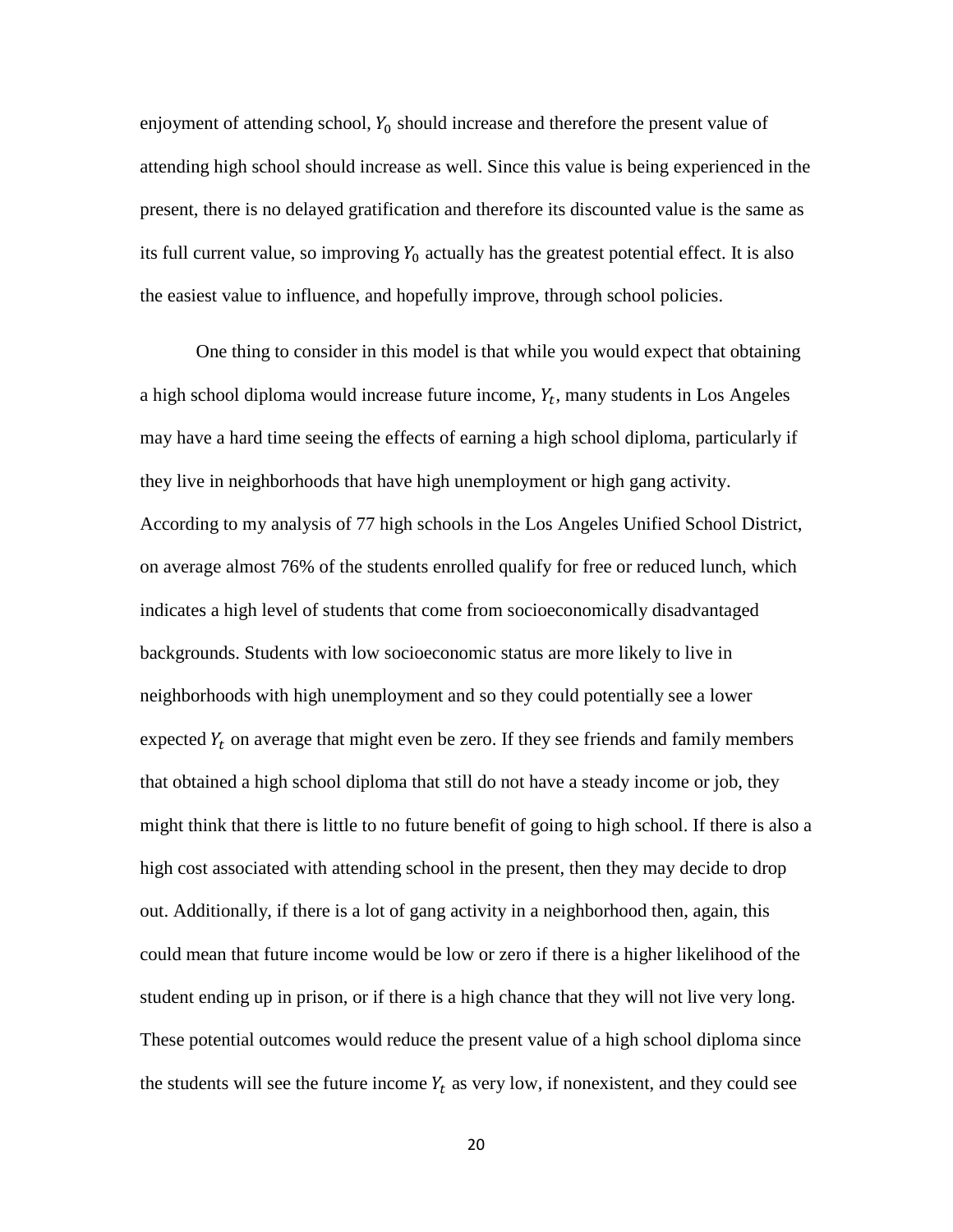their amount of time to live, *n*, also as very low and thus they will not be earning that much income in the future even if they do hold a job with some income  $Y_t$  at some point. A higher likelihood of a shorter lifespan could also increase the rate of time preference even more, thus even further decreasing the present value of earning a diploma.

All of these factors point to an inherently low present value for students in Los Angeles to attend and finish high school, especially in underserved communities, which makes up a large portion of the LAUSD. In order to increase graduation rates, there must be an increase in the present value of obtaining a high school education. Therefore, in this study, I hypothesize that providing more art classes will increase the current value of attending class and completing the coursework associated with graduating since students will want to attend their art classes, and if the present value is higher, then students will have a greater incentive to graduate.

Additionally, receiving an arts education could have the possibility of improving performance in other subjects as well, according to various studies and papers outlined above. There could also be a potential future benefit associated with obtaining exposure to the arts in school that could potentially increase  $Y_t$ , as mentioned in the study by Rex LaMoore. Obtaining an arts education in Los Angeles specifically could also provide an added benefit since creative industries make up the majority of economic activity in Los Angeles. Thus, increasing the number of art classes offered in high schools in the LAUSD could also have the potential to increase the future income  $Y_t$ , and therefore increase the present value of a high school diploma, thus incentivizing attendance through to graduation.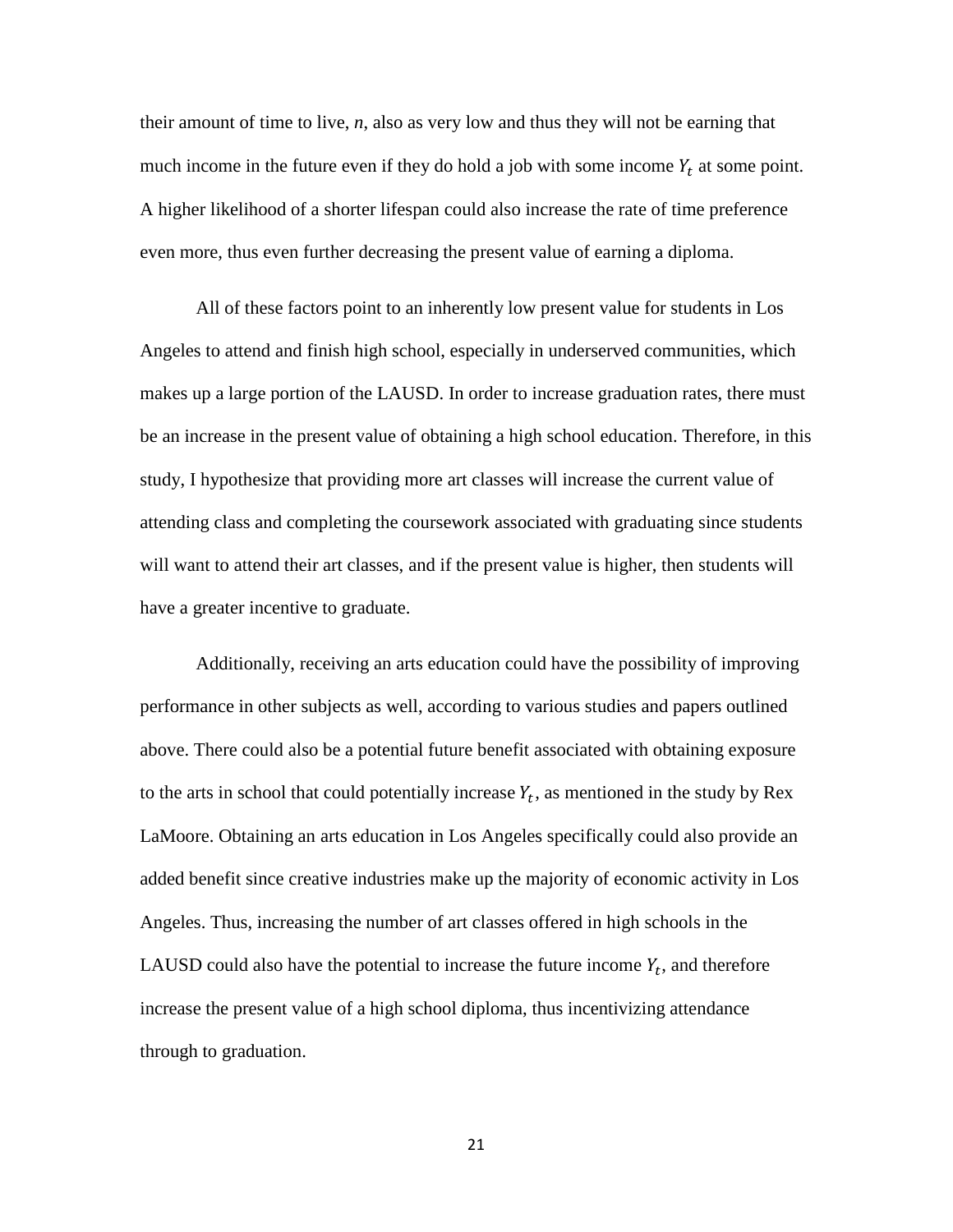Much of the previous research on this and similar topics has used regression analysis to determine the relationship between some incentive, such as participation in extracurriculars, and educational attainment or educational outcomes. I will also use regression analysis to examine how increasing the number of art classes offered per student at a high school would affect graduation rates of high schools in the LA Unified School District. The variables I will control for are the racial makeup of each school in terms of percentages of white students, black students, and Hispanic students; socioeconomic status of the students at the high schools using percentage of enrolled students that qualify for the free and reduced lunch program; and then additionally controlling for the number of English, science, foreign language, and health/PE classes offered per student. I will not be able to look at whether gender affects graduation rates, as that data was only available at a district wide level, although it is unlikely that this would have a large effect on graduation rates.

The estimated regression is as follows:

**Graduation Rate** 

$$
= \beta_0 + \beta_1 FreeLunch + \beta_2 EngPS + \beta_4 SciPS + \beta_6 FlangPS
$$
  
+  $\beta_7 ArtPS + \beta_8 PEPS + \beta_9 PctHisp + \beta_{10} Pct Asian + \beta_{11} PctAfrAm$   
+  $\beta_{12} PctWhite + u$ 

Where FreeLunch is the percent of students enrolled that qualify for free and reduced lunch, EngPS is the number of English classes offered per student, SciPS is the number of science classes offered per student, FLangPS is the number of foreign language classes offered per student, ArtPS is the number of arts classes offered per student, PEPS is the number of physical education and health classes offered per student, PctHisp is the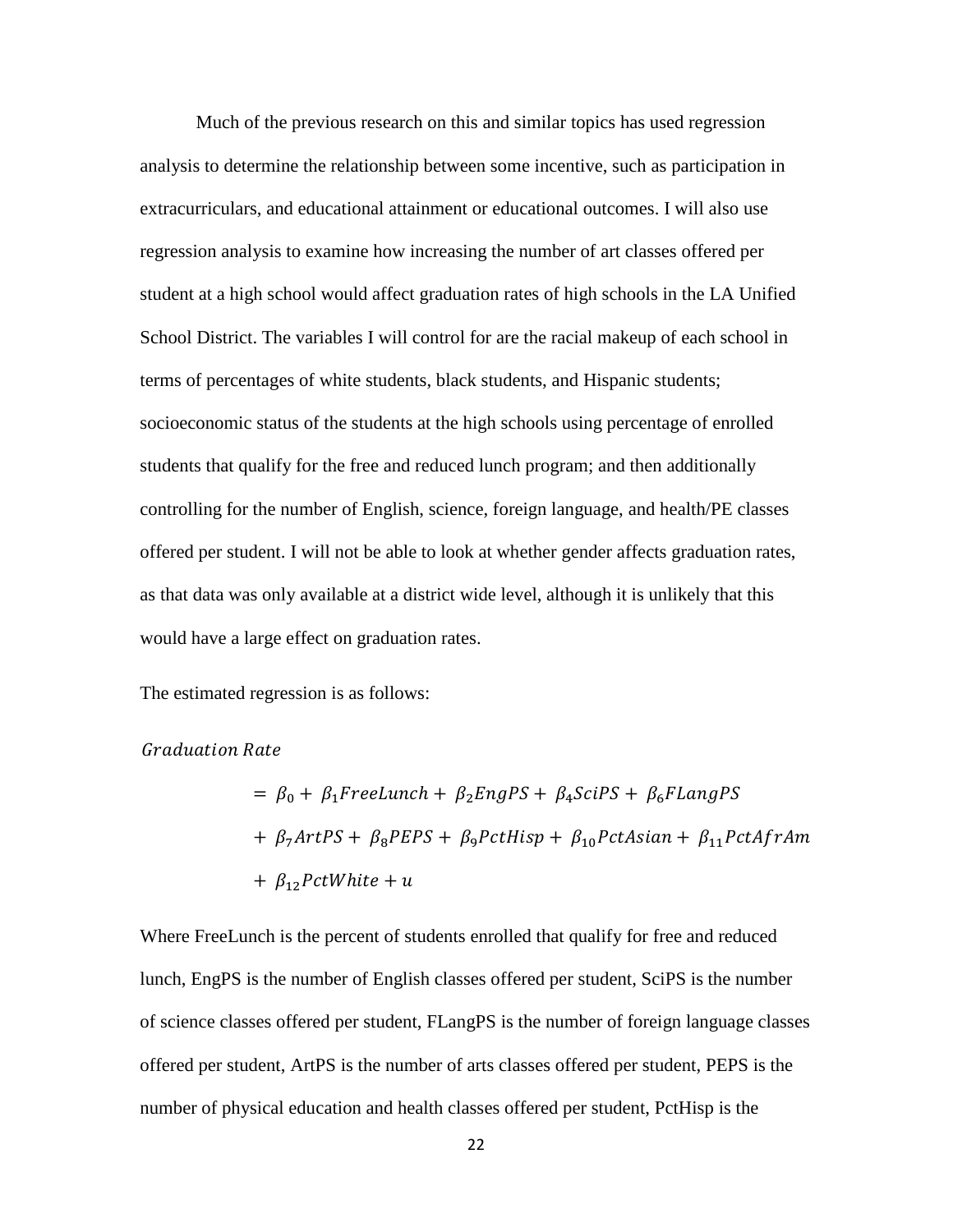percentage of students that are Hispanic, PctAsian is the percentage of students that are Asian, PctAfrAm is the percentage of students that are African American and PctWhite is the percentage of students that are white.

I did not include number of math classes per student, or the number of social studies/humanities classes per student because when I initially ran the regression, the results were very insignificant for every variable so I decided to look at whether some of these initial variables had high collinearity. I found that EngPS was highly correlated with MathPS at 0.871, that SciPS was also rather highly correlated with EngPS at 0.7864 and that it was even more highly correlated with MathPS at 0.8451. I also found that SSPS was fairly highly correlated with EngPS at 0.7957, with MathPS at 0.8099 and with SciPS at 0.8248. Because of this, I decided to remove MathPS and SSPS since they were the most correlated with other variables and because math is seen as similar to science and the social sciences are seen as similar to English. I also found the correlations of just the number of classes offered in each subject with each other and with the total number of students enrolled in each school and found that the total number of students variable was highly correlated at close to or above 0.8 for NumEng, NumMath, NumSci, and NumSci as well, so that is why I decided to use the per student measure of the classes in my regression and leave out total number of students since that was then accounted for in the rest of my variables.

I will this regression once to account for fixed effects and once with random effects, accounting for heteroskedasticity in both regressions with robust standard errors. Fixed effects are factors that remain constant each year and are specifically related to each school that are unobservable like environment, quality of teachers etc. I am doing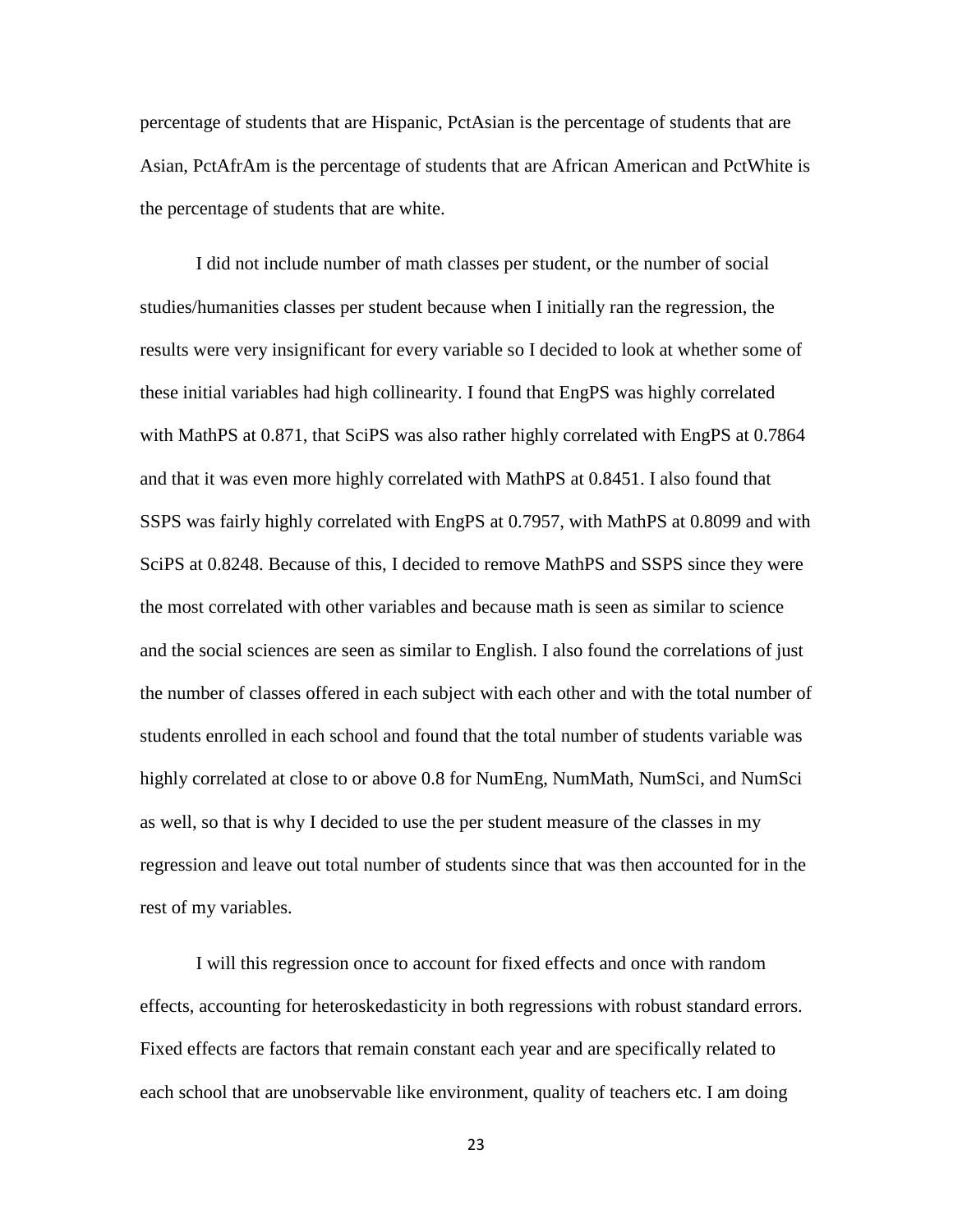this because I am looking at panel data, since I am observing the same 77 schools over four different years, and with panel data it is a good idea to attempt to control for any factors that might be specific to individual schools that you cannot account for with other variables in the regression.

The data that I use all comes from the California Department of Education. They report yearly data on demographics, classes, school performance, graduation rates, and many other areas of education that is current through the 2014-2015 school year. To create my data set, I initially downloaded a detailed list of all the schools in LAUSD and started by eliminating all schools that did not go through grade 12 since those schools would not have graduation data. I then decided to remove charter schools from my list because they have different funding and different oversight. I also removed special education schools, which are specifically for students with special needs and learning disabilities; home/hospital schools which are schools that visit students at home or in hospitals; opportunity schools, which are schools for students with unique situations that may not be able to succeed in a traditional schooling environment; and continuation high schools, which are schools that are designed for students at risk of not graduating on time. I removed these schools because they all have a different population of students that could have many other factors contributing to their graduation rates. Additionally, some schools were closed, restructured, or created within the four years that I am examining and so I decided to remove those schools as well to create a consistent sample of all the same schools.

After narrowing down to 77 high schools in LAUSD, I looked at four school years of data on the graduation rates for each high school from the 2011-2012 school year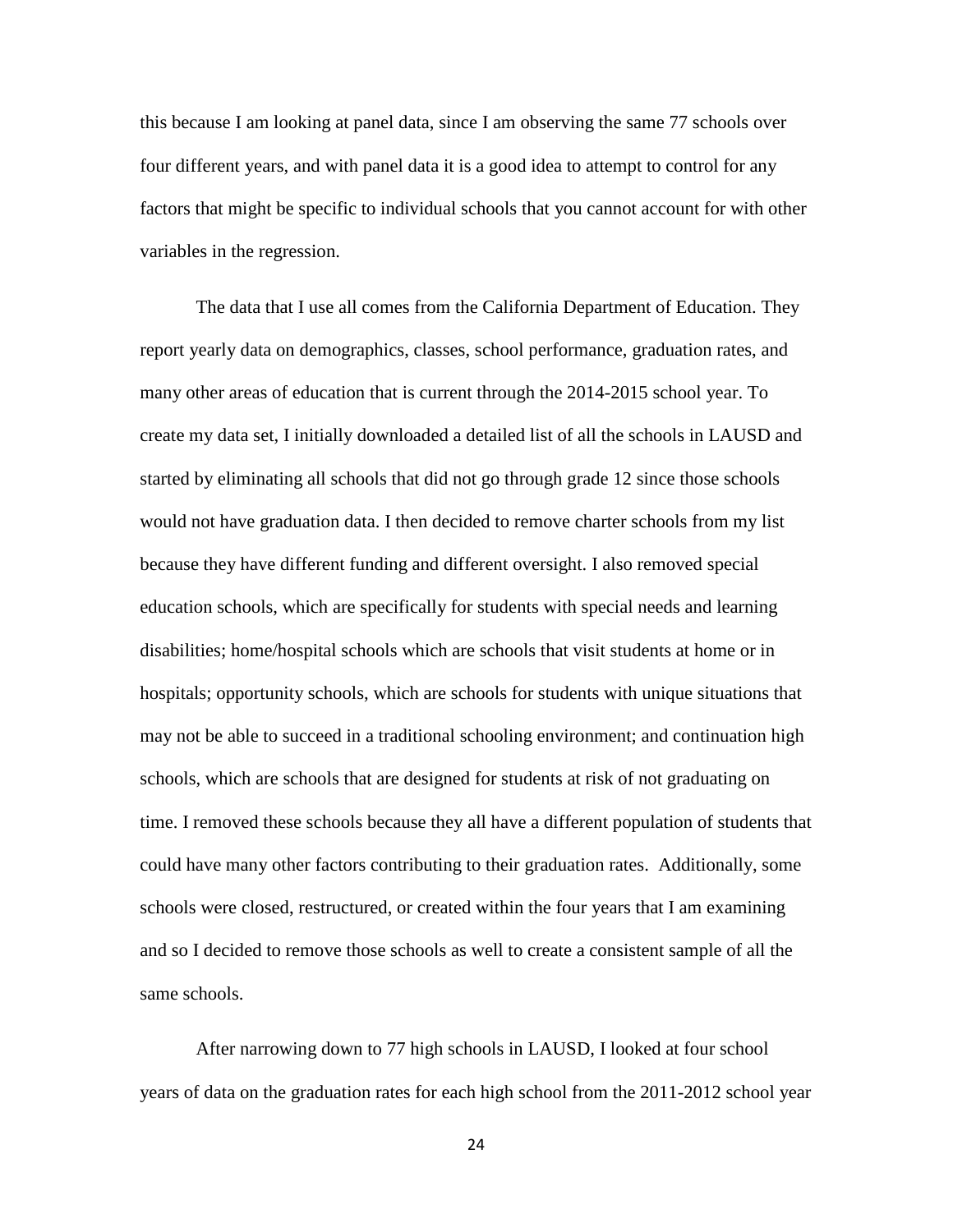to the 2014-2015 school year. My data comes from the California Department of Education's (CDE's) "Data Quest" website which is taken from the California Longitudinal Pupil Achievement Data System (CALPADS). The graduation data set is "Cohort Outcome Data" for the class graduating in the year specified where the "cohort" is the students observed in that graduating class. The "cohort" is determined by taking the number of students who enter  $9<sup>th</sup>$  grade for the first time in the initial year of the 4-years adjusted cohort that could potentially graduate in four years. The cohort is then adjusted each year by adding students who later transfer in to the school and subtracting students who transfer out, emigrate, or die. Students who dropout still remain in the cohort as do students who do not graduate in 4 years. The "cohort graduation rate" comes from this data set.

I also want to look at whether the racial makeup of enrolled students at each school affects graduation rates so I will be using data from CDE's Educational Demographics Unit and getting the percentage of White, Hispanic or Latino, Asian, African American students enrolled by taking the number of students listed in each group and dividing it by the total number of students enrolled that school year. Additionally, I am looking at a variable for the percentage of students at each school who qualify for free and reduced lunch, as this is a good proxy for the distribution of socioeconomic status of the school's population. This data is also found from the CDE under their Data Reporting Office. Unfortunately, I was unable to find the gender breakdown of each school so I did not include that as a variable in my analysis.

Finally, I looked at another data set from CDE's Educational Demographics Office that gave the number of classes offered in each subject for each school. This data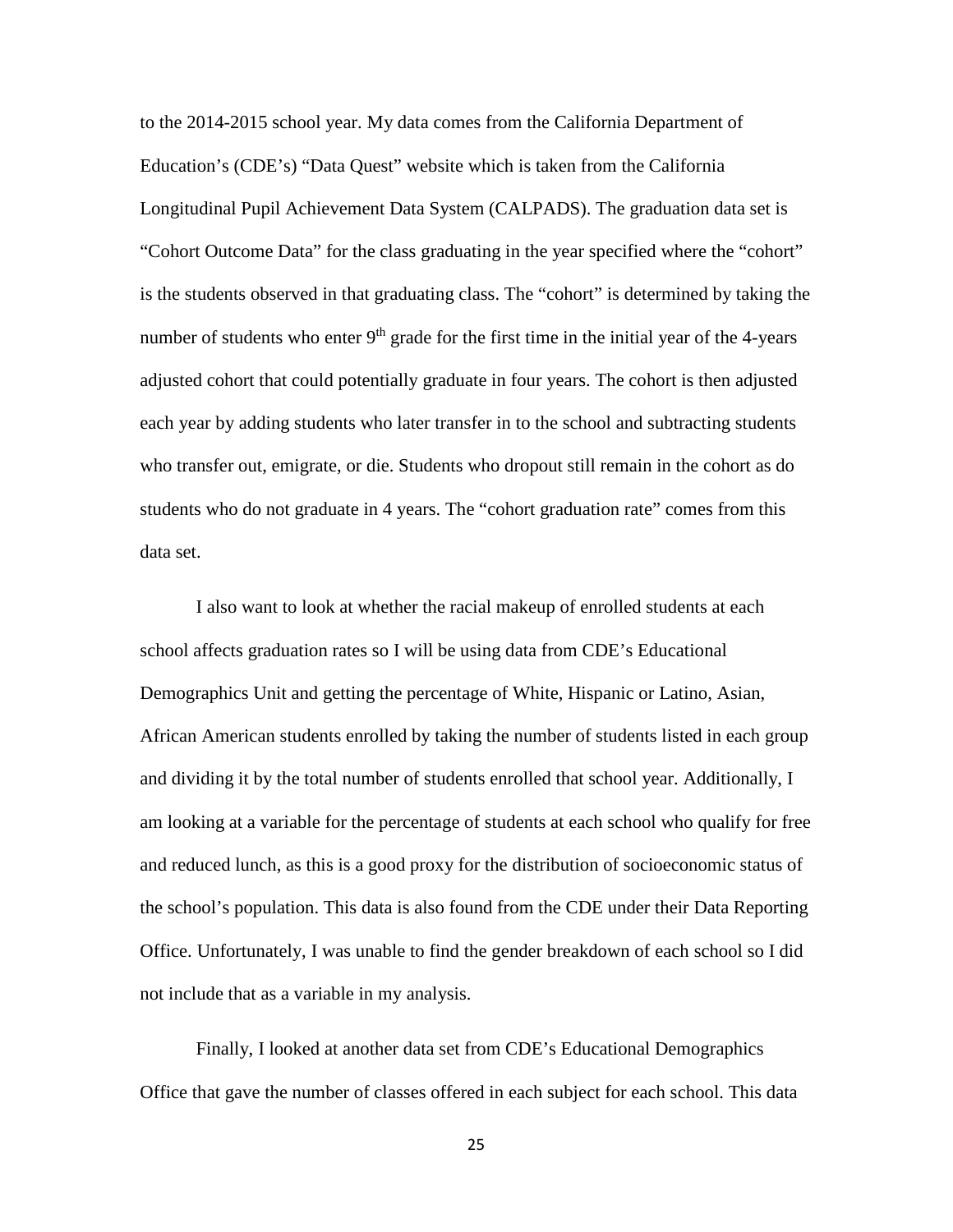set reports the number of classes offered in English, math, science, social science/humanities, foreign language, health/PE, and art classes so I will control for those classes as variables as well. I also want these numbers to be in terms of the number of classes offered per student so that I can control for school size, so I am taking the number of classes offered in each subject and dividing it by the number of students enrolled in each school that year. I did this for each school in each year. As mentioned above, I had to remove the number of math classes offered per student and the number of social science classes offered per student since they were both highly correlated with other class variables and with each other.

### <span id="page-26-0"></span>Results

Descriptive Statistics:

| <b>VARIABLE</b>                                  | <b>MEAN</b> | <b>STANDARD</b>  |
|--------------------------------------------------|-------------|------------------|
|                                                  |             | <b>DEVIATION</b> |
| <b>Graduation Rate</b>                           | 0.819       | 0.098            |
| <b>Total Students</b>                            | 1,596       | 864.4            |
| Free and Reduced Lunch Percentage                | 0.759       | 0.122            |
| Number of English Classes Offered/Student        | 0.483       | 0.017            |
| Number of Math Classes Offered/Student           | 0.384       | 0.014            |
| Number of Science Classes Offered/Student        | 0.028       | 0.010            |
| Number of Social Science Classes Offered/Student | 0.028       | 0.012            |
| Number of Foreign Language Classes               | 0.014       | 0.007            |
| Offered/Student                                  |             |                  |
| Number of Art Classes Offered/Student            | 0.016       | 0.010            |
| Number of PE Classes Offered/Student             | 0.011       | 0.010            |
| Percentage Hispanic                              | 0.773       | 0.196            |
| Percentage Asian                                 | 0.035       | 0.054            |
| Percentage African American                      | 0.091       | 0.135            |
| Percentage White                                 | 0.066       | 0.091            |
| Percentage Other                                 | 0.038       | 0.054            |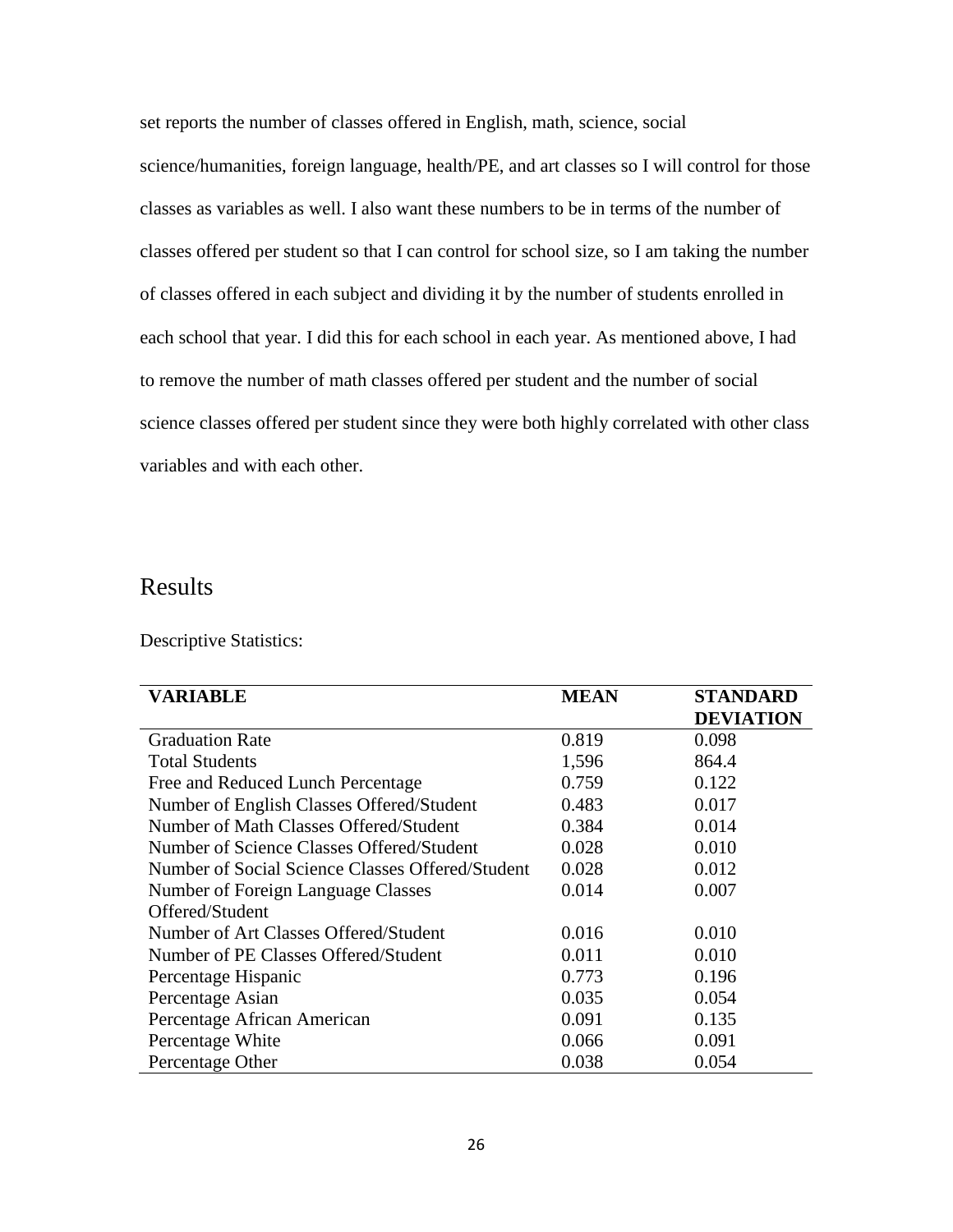My descriptive statistics show that on average, the graduation rate is close to 82%, which seems pretty high but according to the National Center for Educational Statistics, the average graduation rate of public high schools in the United States was about 82% in school year  $2013-2014^{27}$ , so this is in line with the national average. These statistics also show that, on average there are about 5 English classes offered for every 100 students, about 3 science classes offered per 100 students, about 1 to 2 foreign language classes offered per 100 students, about 1 to 2 art classes offered per 100 students, and about 1 PE class offered per 100 students. There are also, on average, about 1,596 students enrolled at each school. Finally, it is interesting to note from these statistics that, on average, these schools are made up of a large majority of Hispanic students with an average of about 77% of the student population being Hispanic.

#### **Estimated Regression Model**

The results are as follows, with Model 1 being the results with random effects, and the fixed effects column of results accounting for unobservable factors unique to each school, such as quality of teachers or characteristics of the neighborhood in which the school is located. Both regression results are run with robustness checks to account for heteroskedasticity.

| <b>VARIABLES</b> | (1)<br><b>Model 1</b> | <b>Fixed Effects</b> |
|------------------|-----------------------|----------------------|
| ArtPS            | $-0.0795$             | $-0.510$             |
|                  | (0.532)               | (0.622)              |
| FreeLunch        | $0.0600*$             | 0.0268               |
|                  | (0.0311)              | (0.0287)             |
| PctHisp          | $-0.274$              | $-0.0340$            |

<span id="page-27-0"></span> <sup>27</sup>Public High School Graduation Rates, *National Center for Education Statistics* (May 2016) [http://nces.ed.gov/programs/coe/indicator\\_coi.asp](http://nces.ed.gov/programs/coe/indicator_coi.asp)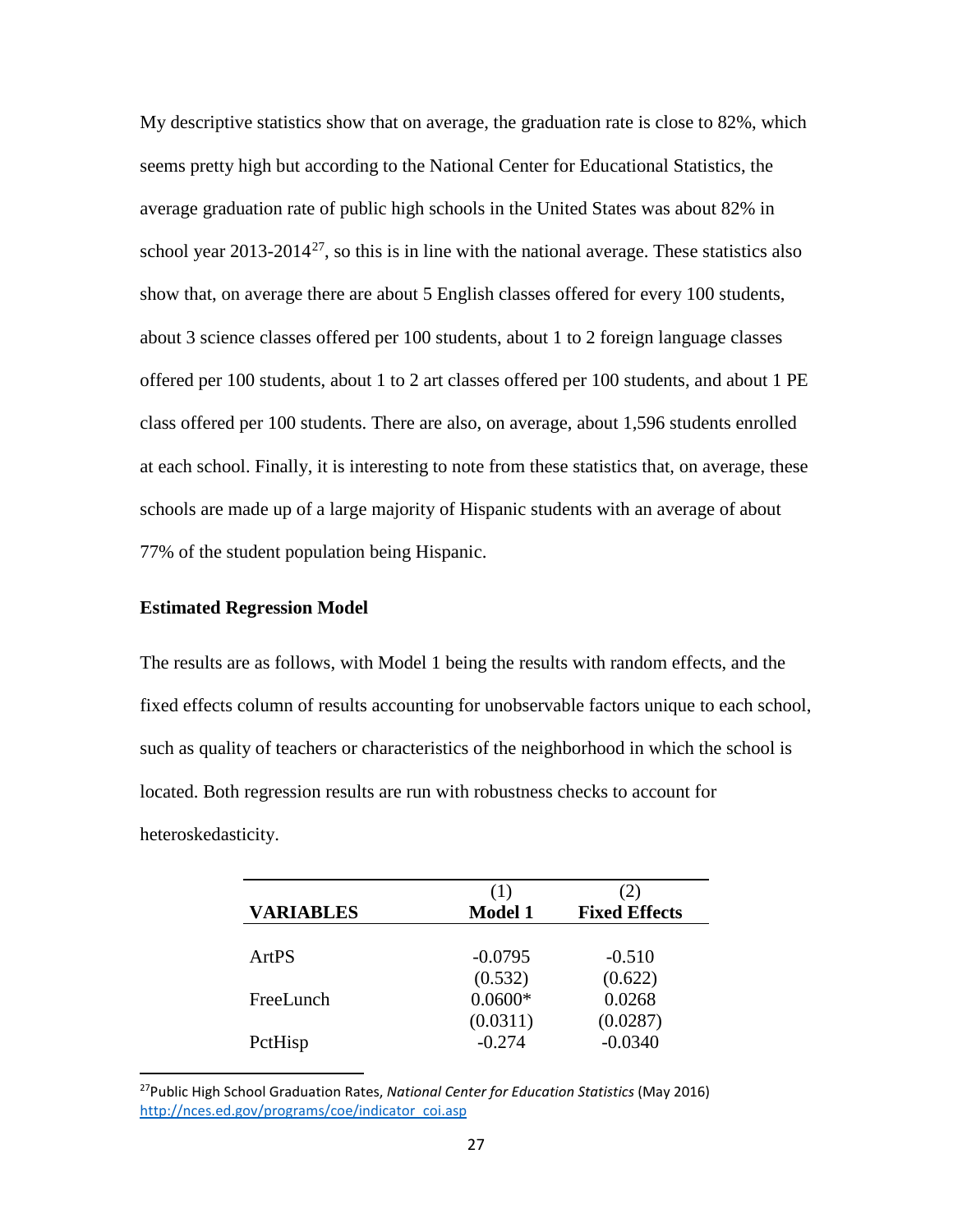| (0.170)    | (0.213)    |
|------------|------------|
| $-0.0321$  | $-0.200$   |
| (0.236)    | (0.363)    |
| $-0.268$   | $-0.287$   |
| (0.186)    | (0.241)    |
| $-0.0767$  | $-0.131$   |
| (0.185)    | (0.241)    |
| $-0.128$   | $0.691*$   |
| (0.447)    | (0.396)    |
| $-0.214$   | 0.327      |
| (0.941)    | (1.049)    |
| 1.191      | $-0.274$   |
| (0.925)    | (1.011)    |
| $-0.164$   | $-0.397$   |
| (0.325)    | (0.317)    |
| $1.014***$ | $0.840***$ |
| (0.163)    | (0.200)    |
| 308        | 308        |
|            | 0.045      |
| 77         | 77         |
|            | <b>YES</b> |
|            |            |

Robust standard errors in parentheses \*\*\* p<0.01, \*\* p<0.05, \* p<0.1

For the Random Effects, the only P-Value that was statistically significant at the 10% level was the Free and Reduced lunch variable. Interestingly, this was also the only variable that was positive in the whole regression. This seemed slightly surprising since I was using Free and Reduced lunch as a proxy for socioeconomic status of the students in the school, so I was expecting that having more students with a low socioeconomic status would have a negative effect on graduation rates. However, this could mean that the free and reduced lunch program in the LAUSD is an effective policy compared to the other factors that I am looking at.

In accounting for fixed effects between each school, the only variable that was significant at the 10% level was the number of English classes offered per student. This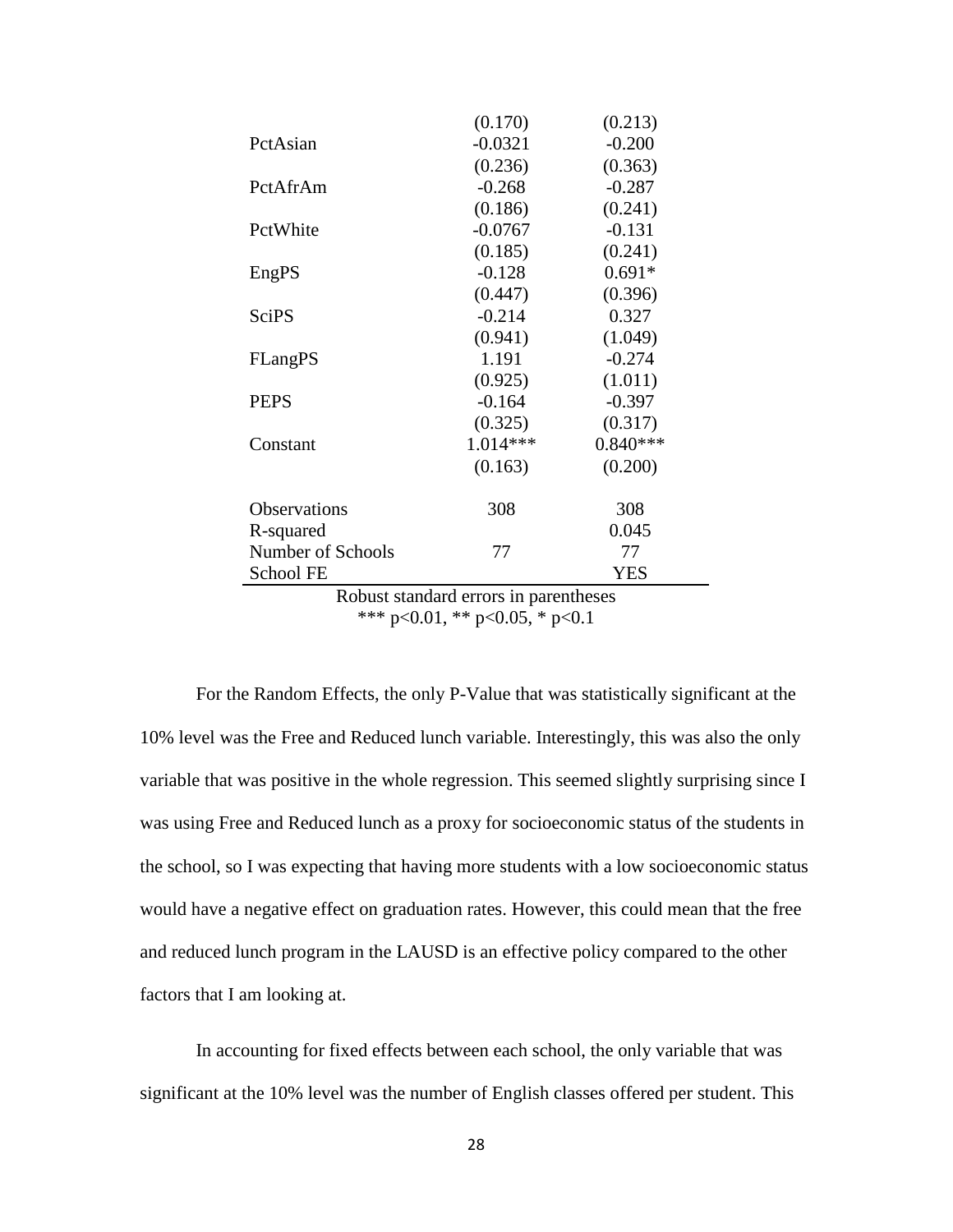means that for each additional English class added per 100 students, the graduation rate would be expected to increase by 0.691% on average, which is a relatively small amount in the grand scheme of things but it is also the variable of all the classes offered per student variables that had highest magnitude in my results. The R-squared value in this regression is also exceptionally low, at just 4.5% which means that there are likely many other variables that affect graduation rates that I did not include.

Despite every other variable being statistically insignificant for both regressions, I still want to analyze the coefficients of some of the variables and I will be focusing on the fixed effects regression since this is likely to account for factors related to each individual school that I was unable to control for and thus is likely slightly more accurate. Interestingly, except for percent of students qualifying for free or reduced lunch and the number of English and science classes offered per student, all of the other variables have negative coefficients, which is surprising since I hypothesized that increasing the number of art classes would increase the graduation rate, not decrease it. However, we can see from the regression that if the number of art classes per student were to increase by 1 for every 100 students, then this would only decrease the graduation rate by 0.510%, which is not large. The coefficients of the other classes offered per student are even smaller in magnitude than that of the art classes per student, except for number of English classes offered per student, so adding one additional class in those subjects per 100 students would only slightly decrease graduation rates as well.

In regards to race, the results show that a 1% increase of the percentage of Hispanic students at a school would reduce the graduation rate by about 3.4% which seems like a lot compared to the magnitudes of many of the other variables, but it is not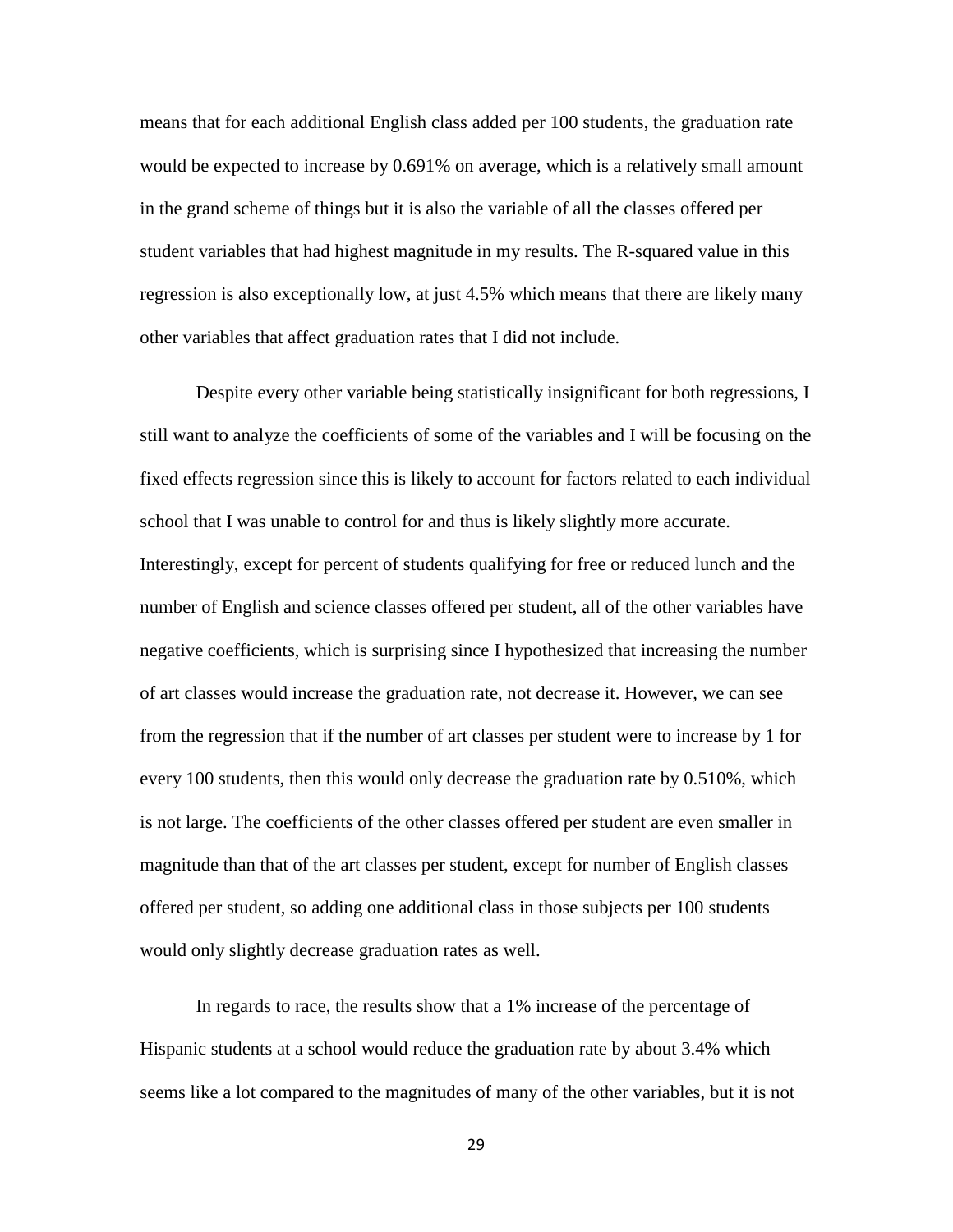nearly as high as the effect of the other races. Increasing the percentage of Asian students by 1% would decrease the graduation rate by almost 20% according to these results and increasing the percentage of white students by 1% would decrease the graduation rate by about 13% which both seem odd given previous results for these races in other studies, but this could be due to the fact that there is, on average, a very low percentage of White and Asian students at these 77 high schools. Additionally, increasing the percentage of African American students by 1% would decrease the graduation rate by almost 30%, according to these results.

Finally, it is interesting to see that the coefficient for free and reduced lunch is positive, albeit fairly small. The results say that if the percentage of students that qualify for free or reduced lunch increases by 1%, then the graduation rate will increase by 2.7% which, as I mentioned above, is somewhat contradictory to most education literature that proposes that lower socioeconomic status will generally decrease educational outcomes such as graduation rates. Again, though, this could indicate that the program that offers free or reduced lunch to students with a lower socioeconomic status is an effective way to increase graduation rates.

### <span id="page-30-0"></span>Conclusion

Thus far, I have looked at whether offering more art classes in high school incentivizes students to graduate. I initially modeled this relationship using a discounted present value analysis by analyzing the perceived current value of a high school education in terms of the current costs and benefits associated with attending school for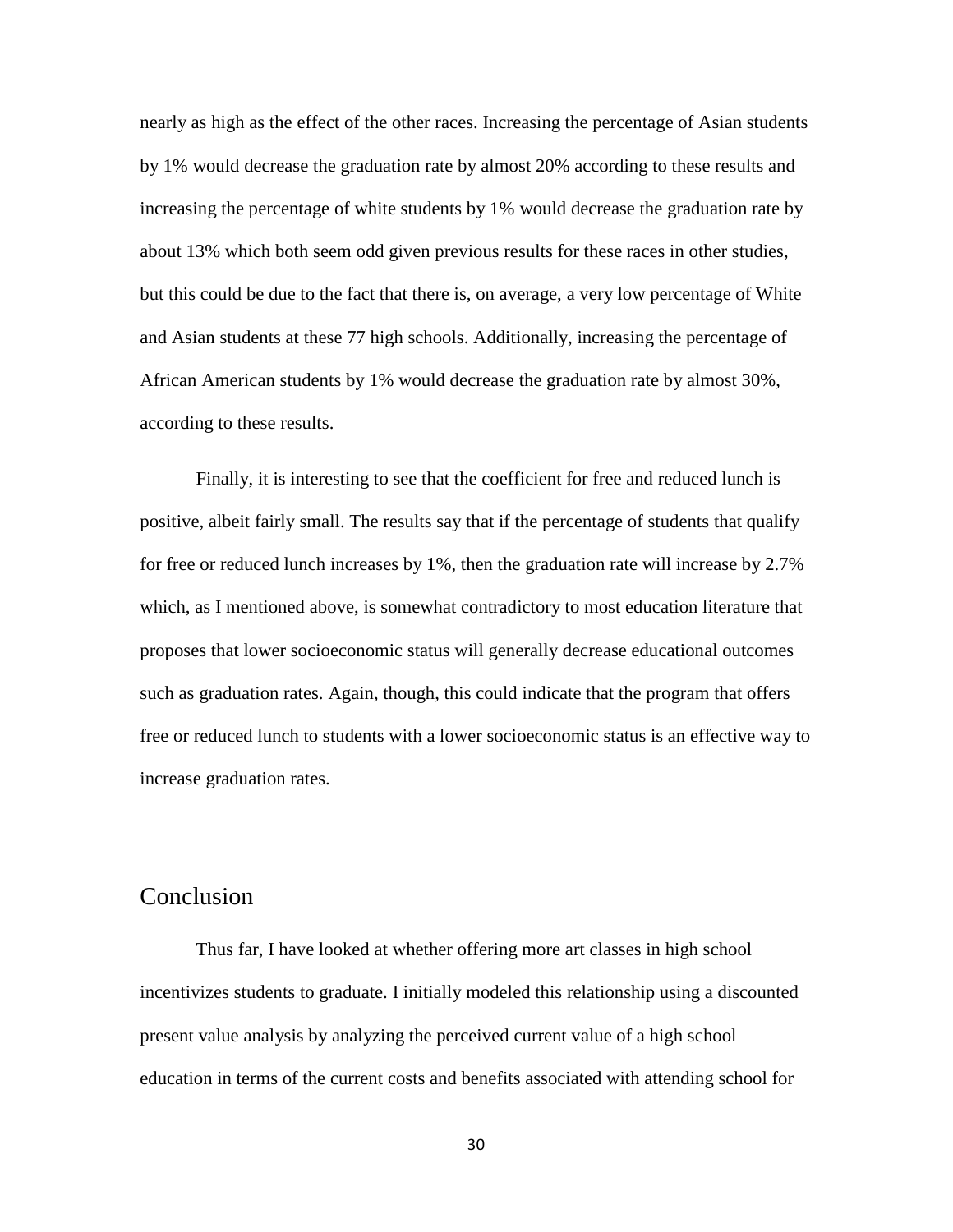the purpose of obtaining value, future income, from this effort in the future. These costs/benefits and future values get discounted back to the present based on the rate of time preference of students and then summed from the time that a student enters high school through the end of their life to come up with some present value of a high school education. From there, I hypothesized that providing more art classes would increase the present value of attending school through to graduation by increasing the current benefit of attending school with the thought that increasing the present value of attending school through to graduation would provide a greater incentive to graduate.

I tested this hypothesis by running a regression on panel data from 77 schools over four years testing for certain variables that could potentially affect graduation rates, using the number of art classes offered per student as my independent variable and then controlling for other variables such as race, socioeconomic status, and the effect of the number of classes offered per student for other subjects. I looked at both random and fixed effects and I found only one significant result in the fixed effects regression, the number of English classes offered per student, and largely found that many of the variables that I used as controls in my regression, as well as the independent variable of number of art classes per student, would have a negative effect on graduation rates. These results contradict my hypothesis, although several of the other results seem odd considering results from other research on education, such as the fact that increasing the percentage of white and Asian students would decrease graduation rates by a large magnitude, or that increasing the free and reduced lunch percentage by 1% would lead to an increase in graduation rates.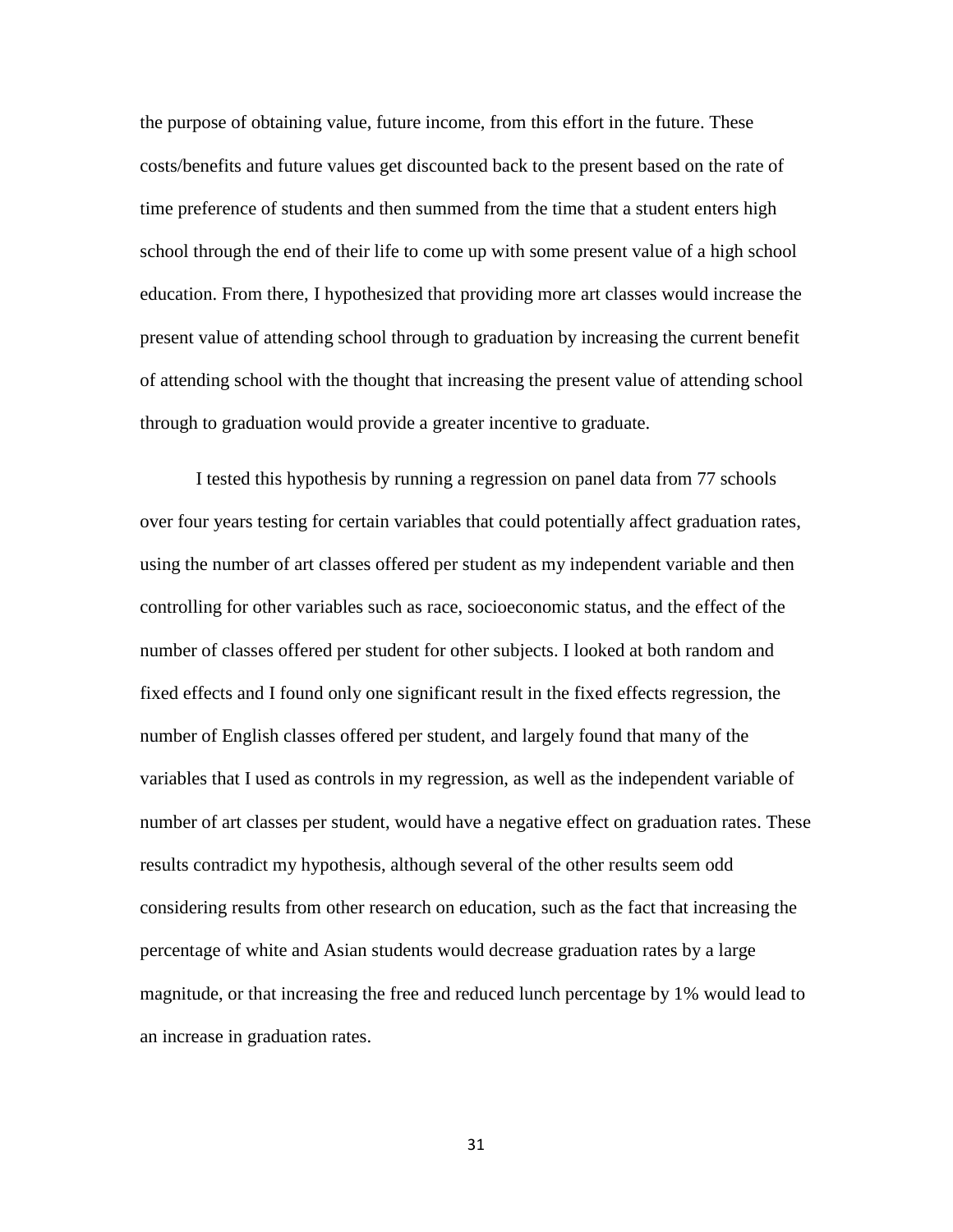One reason that I could have obtained such seemingly odd results could be due to the limited amount of variables that I had access to for high schools in the LAUSD and this can be seen by my low R-squared value. I was unable to control for gender, which was a limitation on the variables meant to control for demographics, although there may not have been a large effect anyway. I also was not able to obtain information about the location of the high schools and the socioeconomic status in the area surrounding the high school, which could have impacted, or at least better explained, what causes a change in graduation rates. In terms of school specific variables that could affect graduation rates, there are a multitude of unobservable variables that are not feasible to include because they are difficult to measure, such as the quality of teachers and of the administration, the comfort of the environment, gang activity and involvement in the school and surrounding neighborhood etc. I attempted to control for some of these differing qualities between schools with my fixed effects regression but that does not necessarily capture all of the potential contributing factors.

Another issue in my analysis is that here are many other variables that might have been able to better account for participation and access to the arts in high school that were just not available for me to include on a school wide level for the high schools that I was examining. Other arts related variables that I wish I had been able to look at are number of art teachers, quality of the classrooms, the amount and quality of arts supplies, number of instruments supplied, district funding for arts programs, additional funding received for arts programs and more. There was also no data on extracurricular activities which may be even more of an incentive for attending school since most of the previous studies I looked to were largely focused on participation in activities outside of school. One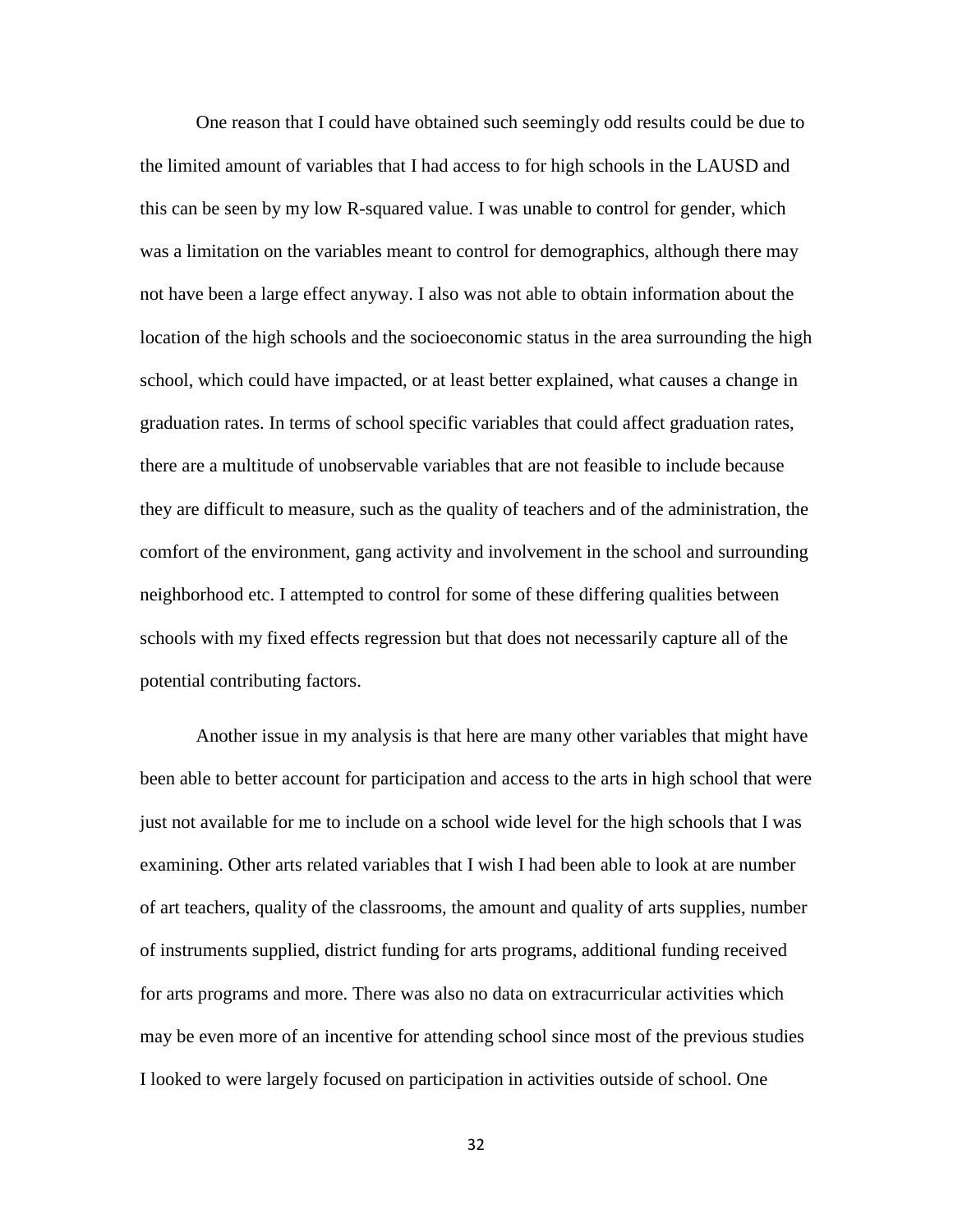study in particular notes a drop-off in participation in arts classes after entering high school while participation in extracurriculars stay relatively the same in high school which, if true, means that there could just generally be low participation in arts classes in high school despite the amount of classes that are offered. Additionally, I may not have examined enough years to fully capture trends in how increasing the number of art classes offered could increase graduation rates since there could be largely no change in this value over a short period of time or also potentially because the number fluctuated too much over that period of time that is was hard to capture the entire effect.

I used methods similar to those used by several studies that were looking at the correlation between a high school student's participation in an extracurricular activity and various educational outcomes such as graduation, test scores, educational attainment and others. A few of these studies also found fairly inconclusive results but some of the results that were more significant could have been due to the source of the data that they used. Most of those studies used longitudinal data from a large collection of individual students that were observed over several years of their high school careers and sometimes even in years beyond high school. The data that I used was only on a school wide level, which could affect my analysis of whether providing art classes acts as an incentive since incentives are largely individual and it is harder to capture how effective an incentive may be on an aggregated, school wide basis.

My results are also interesting in comparison to the study of New York City public school graduation rates and access to an arts education because the results from that study indicated a positive relationship between increased arts education access and graduation rates while this comparable study in a culturally, demographically similar city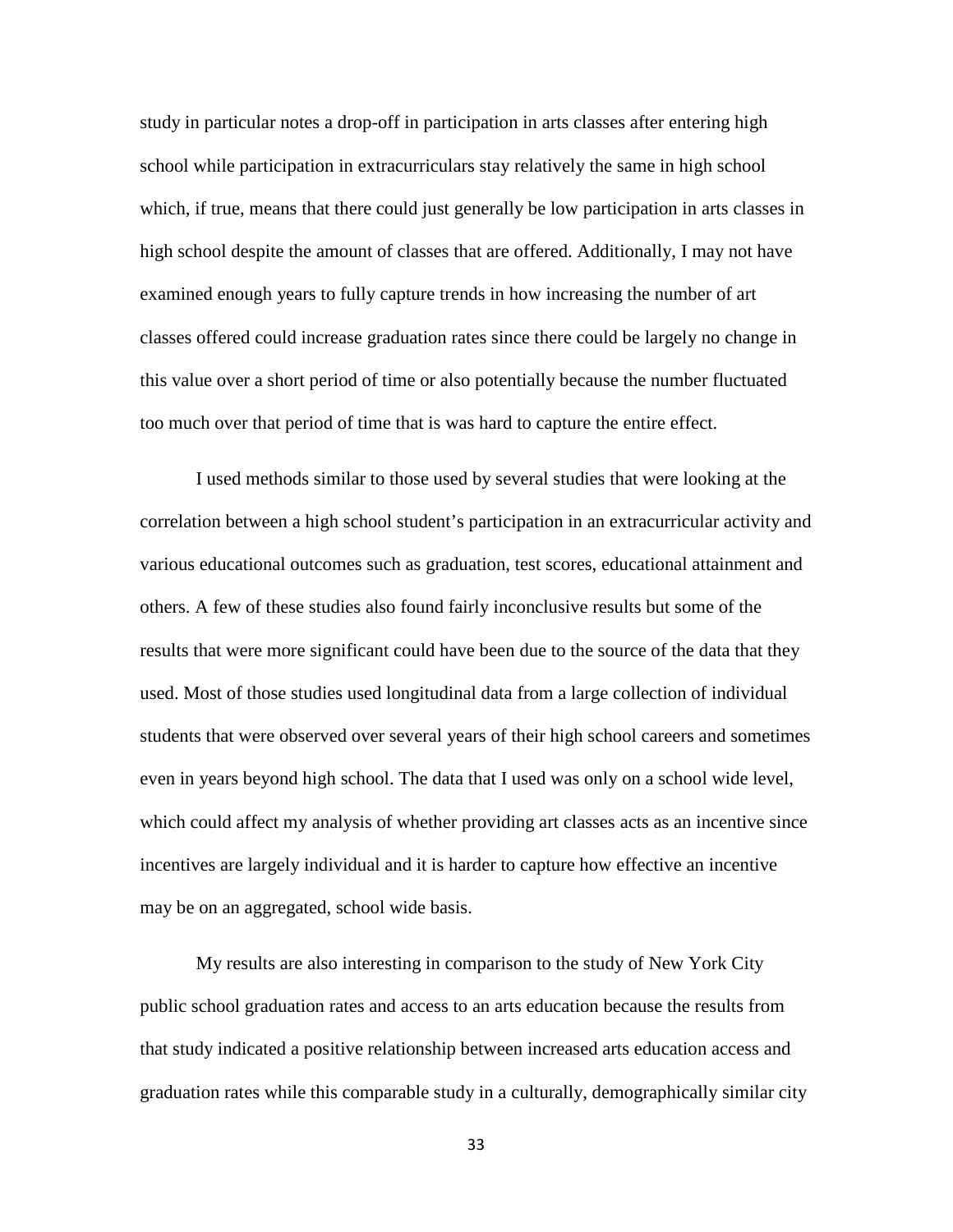did not find a positive relationship. Again, some of this could be due to the measures used by the study in New York City, which had access to data on the number of arts teachers, dedicated arts classrooms, equipment in arts classrooms, arts and cultural partnerships with high schools, external funds supporting the arts, coursework offered in the arts, access to a multiyear arts sequence, and school sponsorship of student arts participation whereas I only examined the number of arts classes offered per student. However, there could also be some differences in access to the arts in New York City since the city is much more geographically smaller and thus it may be easier to support, and transport, students wishing to gain exposure to the arts, versus in Los Angeles which is very spread out and with a large portion of the cultural arts activity happening only in a few specific locales that may be difficult to access.

Even though my results were unexpected, they are still important. Assuming that the regression results are somewhat accurate and that the variables that I used do affect the graduation rates by some amount in the same direction that my results showed, then the fact that the coefficient in front of the number of art classes offered per student was negative, although somewhat low, could have huge policy implications for LAUSD, which launched a large investigation into the state of arts education in the district in 2013. They reportedly increased and redistributed funding, implemented new policies to increase the number of art teachers in schools with poor arts representation, among other things. These policies use resources, and therefore if these results are even somewhat indicative of the relationship between higher access to arts and graduation, then some of these new redistribution policies and the increased funding could be a bit of a waste, or at least not have as great of an effect as the district would hope. However, there could also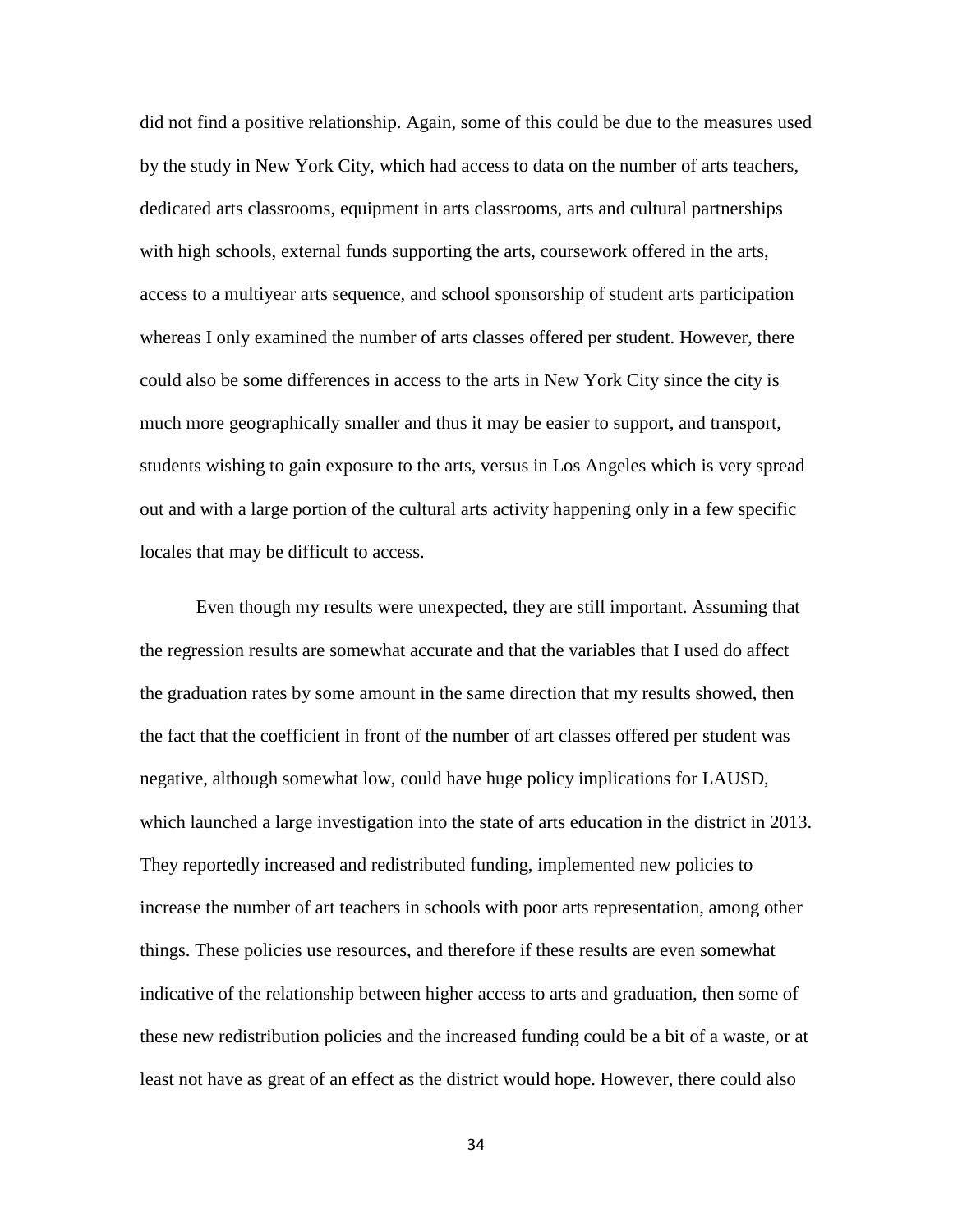have been other policies implemented during the same time period that minimized the effectiveness of the art funding allocations, such as other budget redistributions or perhaps altering graduation requirements such that students may not be taking as many art classes as before despite how many may be offered.

Overall, the results of this thesis, while not what expected, are still in alignment with results from other studies previously outlined, and thus the importance that gets placed on the arts each year by reports from many different foundations for the arts could be overstated since they are likely looking to find that result. Or perhaps the importance of the arts is not overstated, just misrepresented as beneficial to measurable and attainable educational outcomes such as graduation, when perhaps providing more access to the arts in school could have more immeasurable outcomes such as increasing a student's happiness or fostering a greater sense of community, both of which are still important.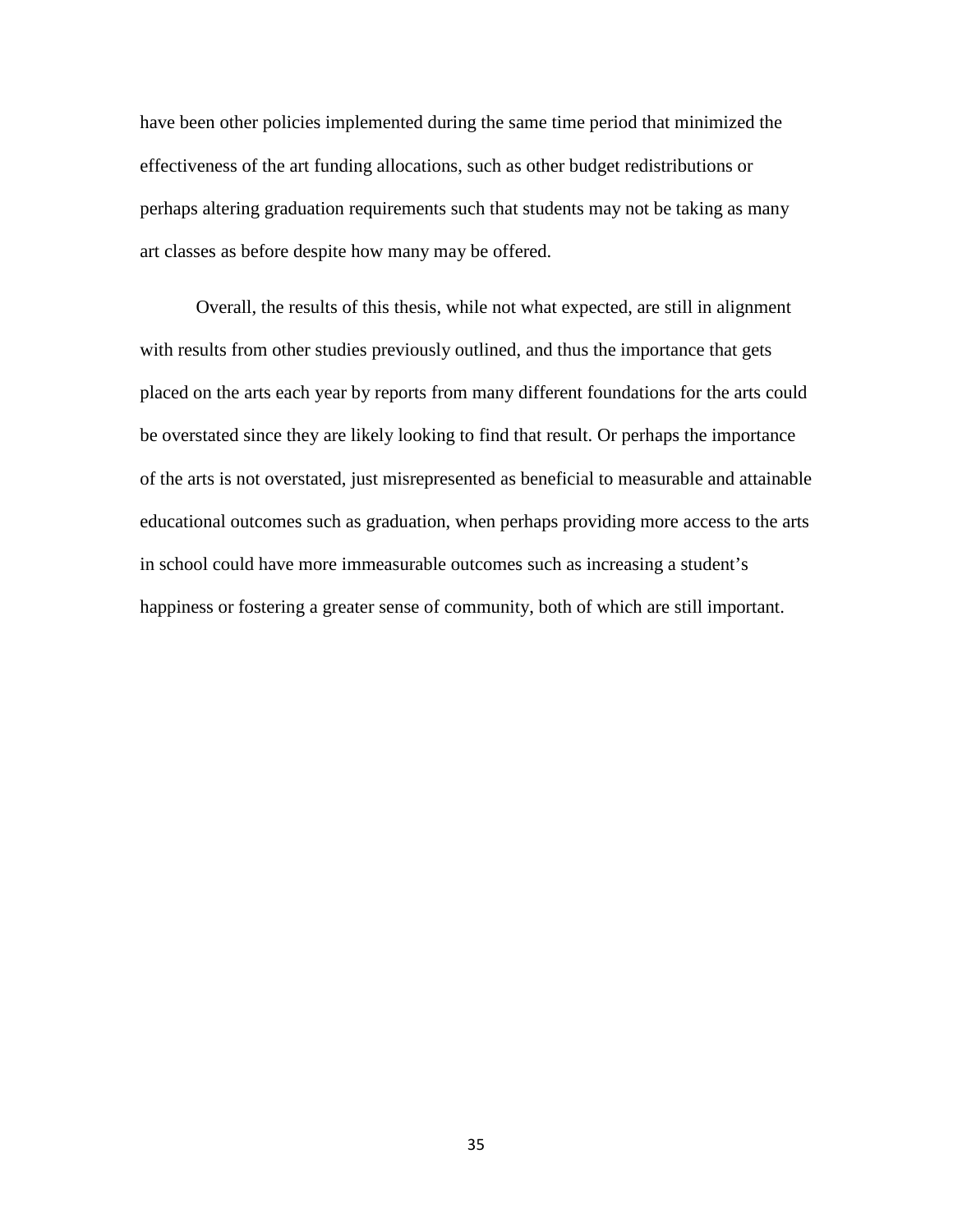### <span id="page-36-0"></span>References

- Aquino, Jaime, Gerardo Loera, Susan Tandberg, and Steven J. MacCarthy. "The Arts Education and Creative Cultural Network Plan." Presented to the Los Angeles Unified School District Board of Education (2013) [http://achieve.lausd.net/cms/lib08/CA01000043/Centricity/Domain/599/Arts%20](http://achieve.lausd.net/cms/lib08/CA01000043/Centricity/Domain/599/Arts%20Plan%207-3-13c_Board.pdf) [Plan%207-3-13c\\_Board.pdf](http://achieve.lausd.net/cms/lib08/CA01000043/Centricity/Domain/599/Arts%20Plan%207-3-13c_Board.pdf)
- Abdollah, Tami. "LAUSD Arts Funding Cut 76% in Five Years." *Pass/Fail* (blog). *Southern California Public Radio* (October 10, 2012) [http://www.scpr.org/blogs/education/2012/10/10/10421/lausd-arts-funding-cut-](http://www.scpr.org/blogs/education/2012/10/10/10421/lausd-arts-funding-cut-76-five-years/)[76-five-years/](http://www.scpr.org/blogs/education/2012/10/10/10421/lausd-arts-funding-cut-76-five-years/)
- Barron, John M., Bradley T. Ewing, and Glen R. Waddell. "The Effects of High School Athletic Participation on Education and Labor Market Outcomes." *The Review of Economics and Statistics* 82, no. 3 (2000): 409-421. Accessed November 15, 2016. doi:10.1162/003465300558902
- Benabou, Roland, and Jean Tirole. "Intrinsic and Extrinsic Motivation." *Review of Economic Studies* 70 (2003): 489-520. Accessed November 15, 2016. <http://www.jstor.org/stable/3648598>
- Cameron, Judy, and W. David Pierce. "Reinforcement, Reward, and Intrinsic Motivation: A Meta-Analysis." *Review of Educational Research* (1994): 363-423.
- Catterall, James S. "Involvement in the Arts and Success in Secondary School." Americans for the Arts *Monographs* 1, no. 9 (1998): 1-10s. Accessed November 15, 2016.

[http://www.artsed411.org/files/Involvement%20in%20the%20Arts%20and%20Su](http://www.artsed411.org/files/Involvement%20in%20the%20Arts%20and%20Success%20in%20Secondary%20School%20() [ccess%20in%20Secondary%20School%20\('98\).pdf](http://www.artsed411.org/files/Involvement%20in%20the%20Arts%20and%20Success%20in%20Secondary%20School%20()

- Catterall, James S., Dumais, Susan A., Hampden-Thompson, Gillian. "The Arts and Achievement in At-Risk Youth: Findings from Four Longitudinal Studies." Sponsored by the National Endowment for the Arts. Research Report #55 (2012). <https://www.arts.gov/sites/default/files/Arts-At-Risk-Youth.pdf>
- Deasy, Richard J. "Critical Links: Learning in the Arts and Student Academic and Social Development." Sponsored by the Arts Education Partnership, the Department of Education, and the National Endowment for the Arts (2002).
- Deci, Edward L. "The Effects of Externally Mediated Rewards on Intrinsic Motivation." *Journal of Personality and Social Psychology* 18 (1971): 105-115. Accessed November 15, 2016. DOI: 10.1037/h0030644

Deci, Edward L. "The Effects of Contingent and Noncontingent Rewards and Controls on Intrinsic Motivation." *Organizational Behavior and Human Performance* 8 (1972): 217-229. Accessed November 15, 2016. [doi:10.1016/0030-](http://dx.doi.org/10.1016/0030-5073(72)90047-5) [5073\(72\)90047-5](http://dx.doi.org/10.1016/0030-5073(72)90047-5)